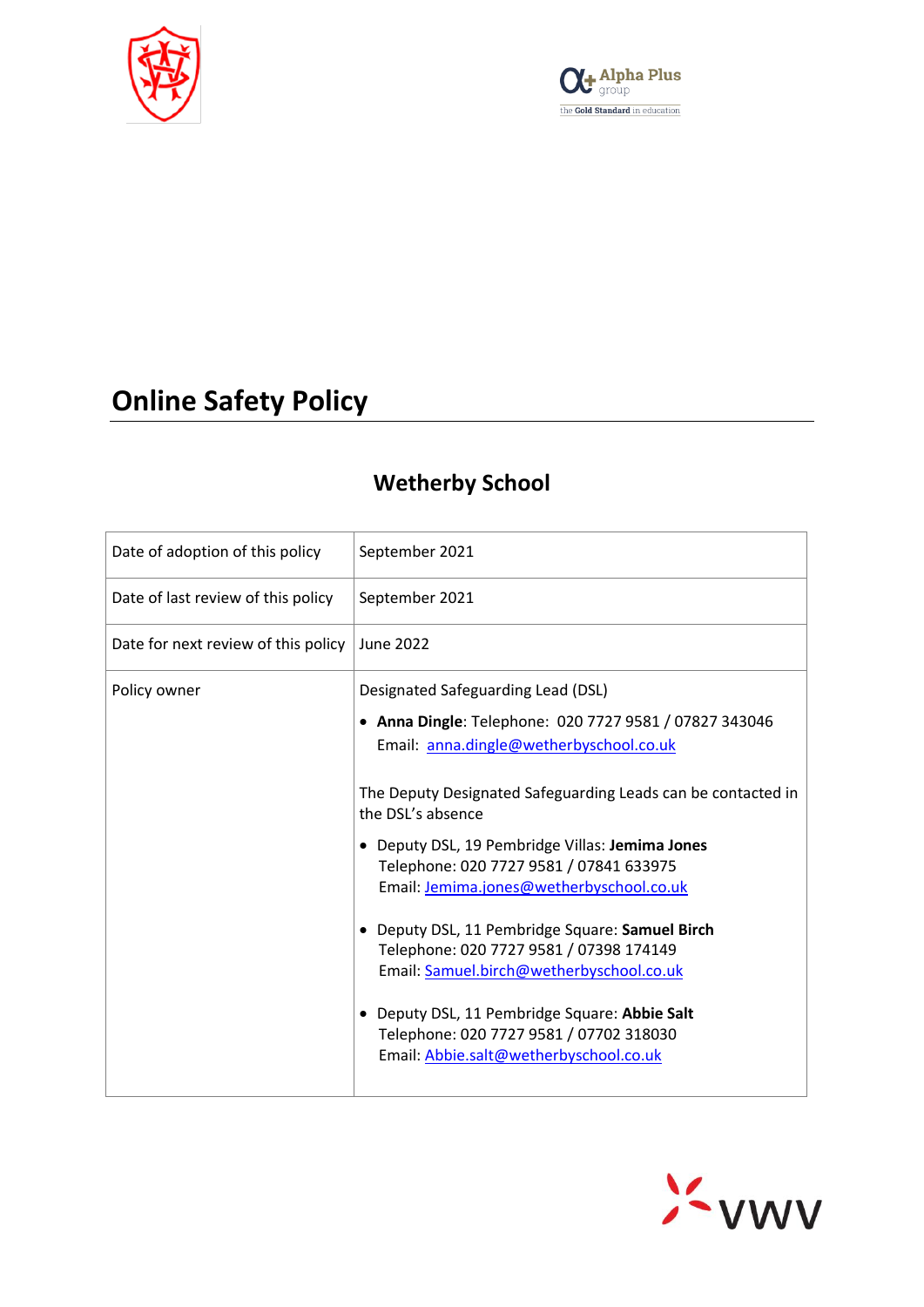



# **Contents**

| 3              |                                                                      |  |
|----------------|----------------------------------------------------------------------|--|
| 4              |                                                                      |  |
| 5              |                                                                      |  |
| 6              |                                                                      |  |
|                |                                                                      |  |
| $\overline{7}$ |                                                                      |  |
| 8              |                                                                      |  |
| 9              | Procedures for dealing with online safety concerns and incidents  11 |  |
| 10             |                                                                      |  |
| -11            |                                                                      |  |
| 12             |                                                                      |  |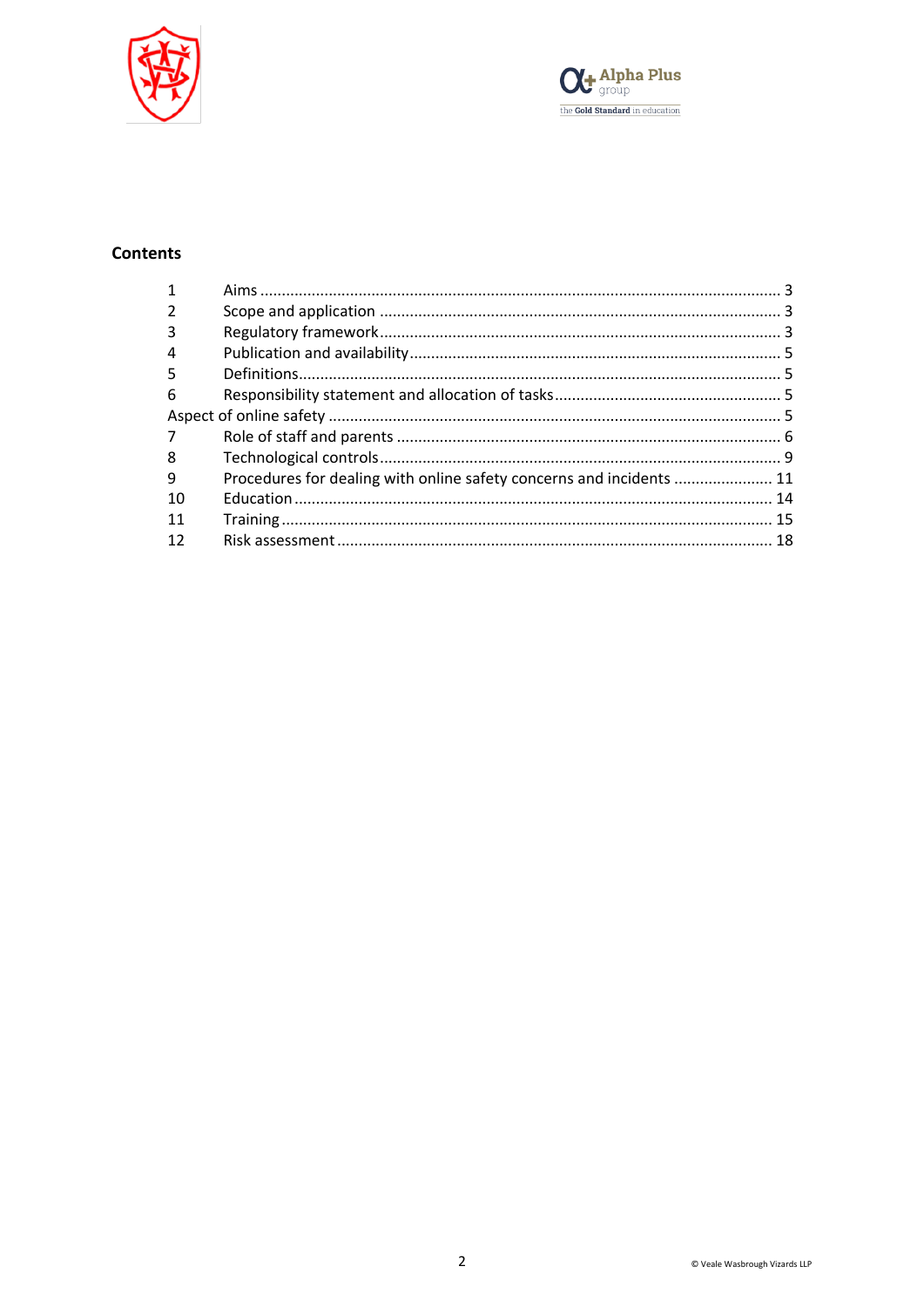### <span id="page-2-0"></span>1 **Aims**

- 1.1 This is the online safety policy of Wetherby School
- 1.2 The aim of this policy is to promote and safeguard the welfare of all pupils through the implementation of an effective online safety strategy which:
	- 1.2.1 protects the whole School community from illegal, inappropriate and harmful content or contact;
	- 1.2.2 educates the whole School community about their access to and use of technology;
	- 1.2.3 establishes effective mechanisms to identify, intervene and escalate incidents where appropriate; and
	- 1.2.4 promotes a whole school culture of safety, equality and protection.
- 1.3 This policy forms part of a whole school approach to promoting child safeguarding and wellbeing, which seeks to ensure that the best interests of pupils underpins and is at the heart of all decisions, systems, processes and policies.
- 1.4 Online safety is a running and interrelated theme throughout many of the School's policies and procedures (including its child protection and safeguarding policy and procedures) and careful consideration has been given to ensure that it is also reflected in the School's curriculum, teacher training and any parental engagement, as well as the role and responsibility of the School's Designated Safeguarding Lead.

## <span id="page-2-1"></span>2 **Scope and application**

- 2.1 This policy applies to the whole School including the Early Years Foundation Stage (**EYFS**)].
- 2.2 This policy applies to all members of the School community, including staff and volunteers, pupils, parents and visitors, who have access to the School's technology whether on or off School premises, or otherwise use technology in a way which affects the welfare of other pupils or any member of the School community or where the culture or reputation of the School is put at risk.

### <span id="page-2-2"></span>3 **Regulatory framework**

- 3.1 This policy has been prepared to meet the School's responsibilities under:
	- 3.1.1 Education (Independent School Standards) Regulations 2014;
	- 3.1.2 Statutory framework for the Early Years Foundation Stage (DfE, September 2021);]
	- 3.1.3 Education and Skills Act 2008;
	- 3.1.4 Children Act 1989;
	- 3.1.5 Childcare Act 2006;
	- 3.1.6 Data Protection Act 2018 and UK General Data Protection Regulation (**UK GDPR**); and
	- 3.1.7 Equality Act 2010.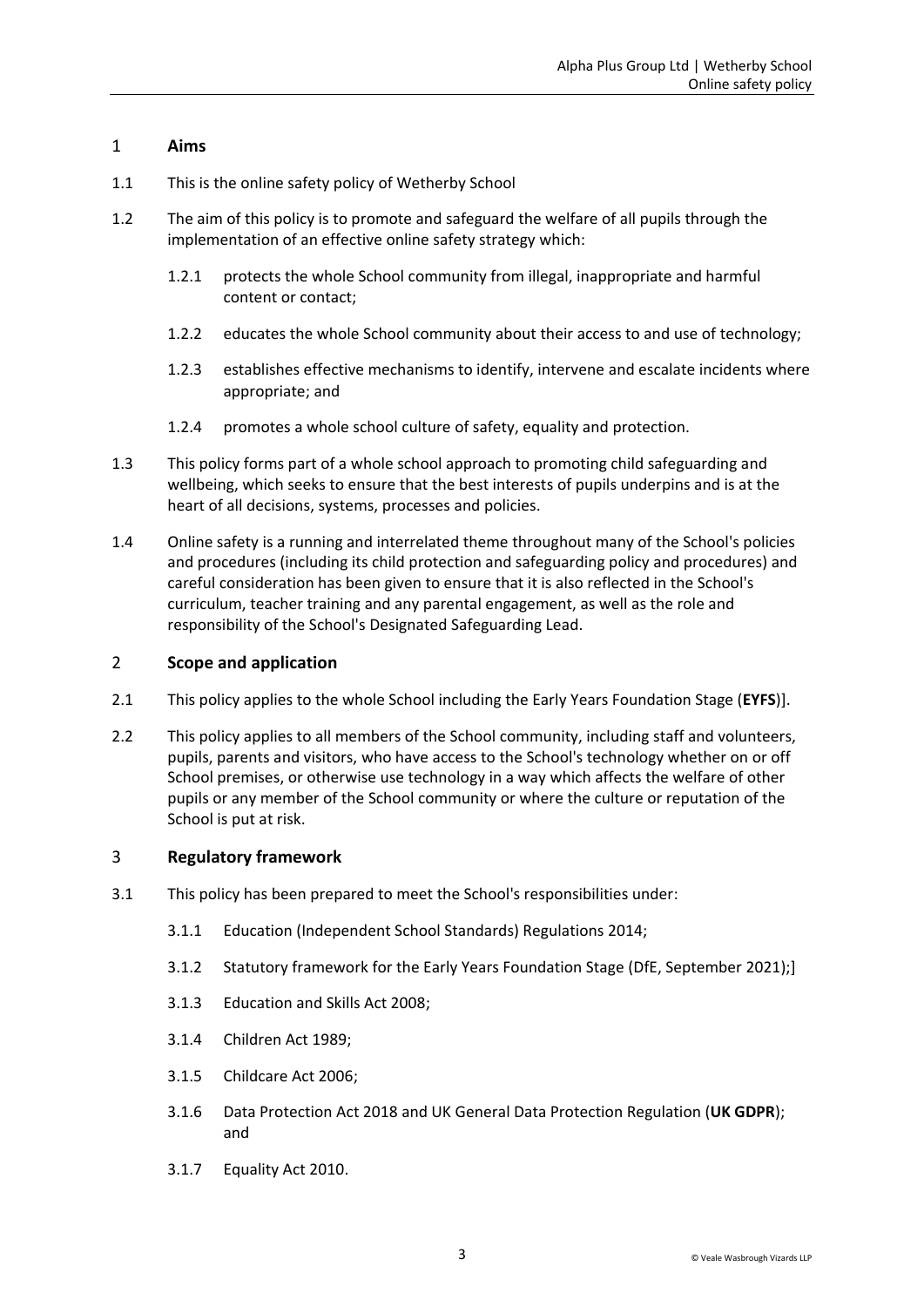- 3.2 This policy has regard to the following guidance and advice:
	- 3.2.1 [Keeping children safe in education](https://www.gov.uk/government/publications/keeping-children-safe-in-education--2) (DfE, September 2021) (**KCSIE**);
	- 3.2.2 [Preventing and tackling bullying](https://www.gov.uk/government/publications/preventing-and-tackling-bullying) (DfE, July 2017);
	- 3.2.3 Sharing [nudes and semi-nudes: advice for education settings working with children](https://www.gov.uk/government/publications/sharing-nudes-and-semi-nudes-advice-for-education-settings-working-with-children-and-young-people/sharing-nudes-and-semi-nudes-advice-for-education-settings-working-with-children-and-young-people)  [and young people](https://www.gov.uk/government/publications/sharing-nudes-and-semi-nudes-advice-for-education-settings-working-with-children-and-young-people/sharing-nudes-and-semi-nudes-advice-for-education-settings-working-with-children-and-young-people) (DfDCMS and UKCIS, December 2020) ;
	- 3.2.4 [Revised Prevent duty guidance: for England and Wales](https://www.gov.uk/government/publications/prevent-duty-guidance/revised-prevent-duty-guidance-for-england-and-wales) (Home Office, April 2021);
	- 3.2.5 [Channel duty guidance: protecting vulnerable people from being drawn into](https://www.gov.uk/government/publications/channel-and-prevent-multi-agency-panel-pmap-guidance)  [terrorism \(](https://www.gov.uk/government/publications/channel-and-prevent-multi-agency-panel-pmap-guidance)Home Office, February 2021);
	- 3.2.6 [Sexual violence and sexual harassment between children in schools and colleges](https://www.gov.uk/government/publications/sexual-violence-and-sexual-harassment-between-children-in-schools-and-colleges)  (DfE, September 2021);
	- 3.2.7 [Searching, screening and confiscation: advice for schools](https://www.gov.uk/government/publications/searching-screening-and-confiscation) (DfE, January 2018);
	- 3.2.8 [Safeguarding children and protecting professionals in early years settings: online](https://www.gov.uk/government/publications/safeguarding-children-and-protecting-professionals-in-early-years-settings-online-safety-considerations)  [safety considerations](https://www.gov.uk/government/publications/safeguarding-children-and-protecting-professionals-in-early-years-settings-online-safety-considerations) (UK Council for Internet Safety, February 2019);
	- 3.2.9 [Relationships Education, Relationships and Sex Education \(RSE\) and Health](https://www.gov.uk/government/publications/relationships-education-relationships-and-sex-education-rse-and-health-education)  [Education guidance \(](https://www.gov.uk/government/publications/relationships-education-relationships-and-sex-education-rse-and-health-education)DfE, June 2019);
	- 3.2.10 [Teaching online safety in schools](https://www.gov.uk/government/publications/teaching-online-safety-in-schools) (DfE, June 2019);
	- 3.2.11 [Harmful online challenges and online hoaxes](https://www.gov.uk/government/publications/harmful-online-challenges-and-online-hoaxes) (DfE, February 2021);
	- 3.2.12 [Online safety guidance if you own or manage an online platform](https://www.gov.uk/government/collections/online-safety-guidance-if-you-own-or-manage-an-online-platform) (DfDCMS, June 2021);
	- 3.2.13 A [business guide for protecting children on your online platform](https://www.gov.uk/government/collections/a-business-guide-for-protecting-children-on-your-online-platform) (DfDCMS, June 2021);
	- 3.2.14 [Online safety audit tool](https://www.gov.uk/government/publications/ukcis-online-safety-audit-tool) (UKCIS, August 2020).
- 3.3 The following School policies, procedures and resource materials are relevant to this policy:
	- 3.3.1 acceptable use policy for pupils;
	- 3.3.2 staff IT acceptable use policy and social media policies;
	- 3.3.3 child protection and safeguarding policy and procedures, including guidance on peer on peer abuse;
	- 3.3.4 anti-bullying policy;
	- 3.3.5 risk assessment policy;
	- 3.3.6 staff code of conduct and whistleblowing policies;
	- 3.3.7 data protection policy;
	- 3.3.8 mobile Phones and other Electronic Devices policy;
	- 3.3.9 behaviour policy;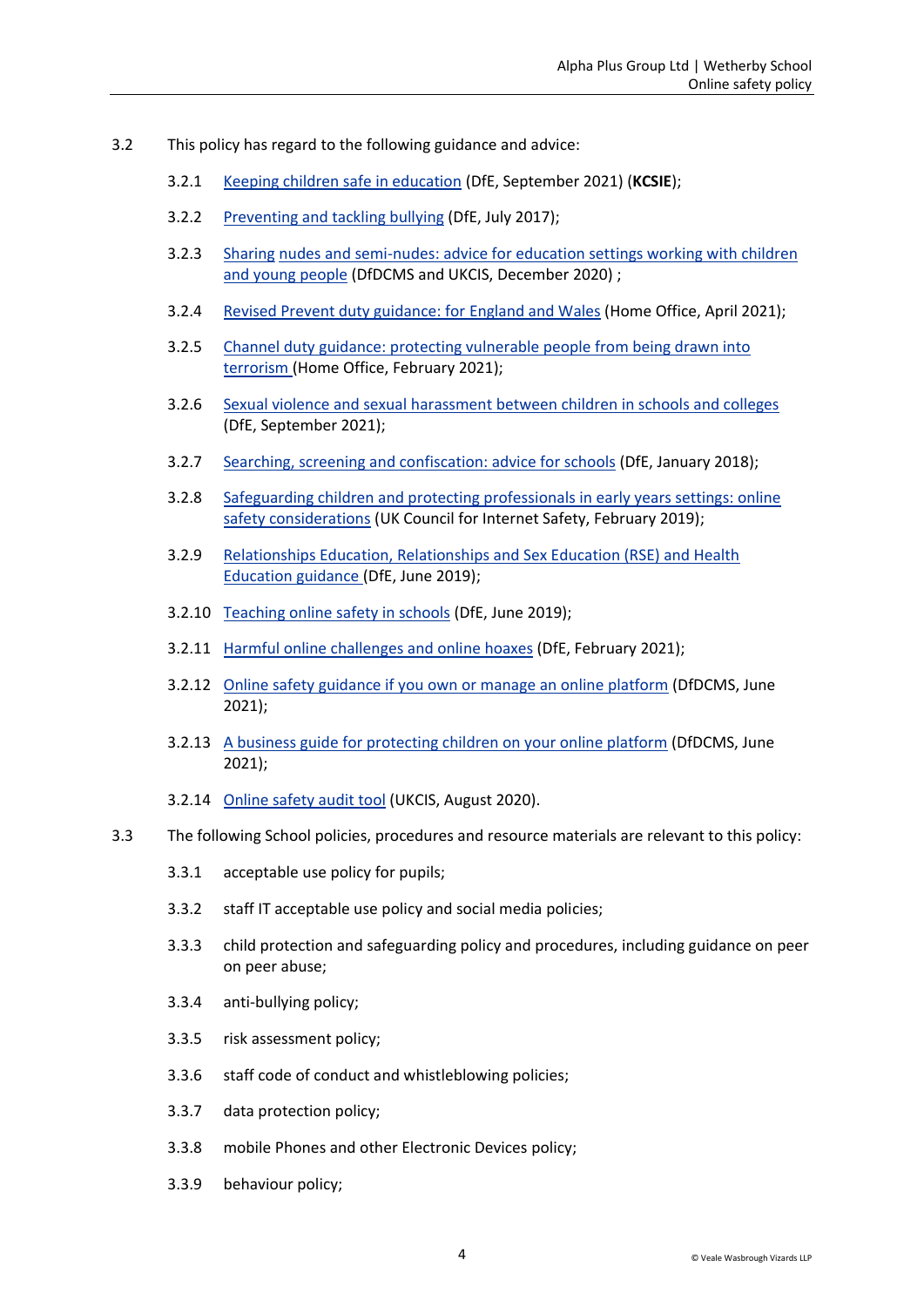3.3.10 relationships education policy.

#### <span id="page-4-0"></span>4 **Publication and availability**

- 4.1 This policy is published on the School website.
- 4.2 This policy is available in hard copy on request.

#### <span id="page-4-1"></span>5 **Definitions**

5.1 In considering the scope of the School's online safety strategy, the School will take a wide and purposive approach to considering what falls within the meaning of technology, networks and devices used for viewing or exchanging information (collectively referred to in this policy as **technology**).

#### <span id="page-4-2"></span>6 **Responsibility statement and allocation of tasks**

- 6.1 Alpha Plus Group has overall responsibility for all matters which are the subject of this policy. It ensures that all those with leadership and management responsibilities at the School actively promote the well-being of pupils.
- 6.2 The Designated Safeguarding Lead (**DSL**; see cover page for contact details) has primary responsibility for the implementation and maintenance of this policy at school level. The policy is updated as required and formally reviewed on an annual basis.
- 6.3 Online safety incidents are reviewed as part of an ongoing cycle of governance visits, and as part of an annual safeguarding review conducted by the Nominated Safeguarding Governor and DSL.
- 6.4 Taking into account the multi-dimensional aspects of online safety, specific responsibilities are assigned to specific individuals based on their skills and experience, as set out below:

<span id="page-4-3"></span>

| <b>Aspect of online safety</b>    | Designated person <sup>1</sup> |  |
|-----------------------------------|--------------------------------|--|
| <b>ICT Leader</b>                 | Vanda Varga                    |  |
| On-site Engineer <sup>2</sup>     | <b>Mohsin Rasheed</b>          |  |
| Curriculum - ICT                  | Vanda Varga                    |  |
| Curriculum - PSHEE                | Abigail Salt                   |  |
| <b>Staff Training &amp; CPD</b>   | Thomas Lewis                   |  |
| Development of Parental Awareness | Vanda Varga and Thomas Lewis   |  |

<sup>&</sup>lt;sup>1</sup> A person may cover more than one aspect if they have the appropriate experience and skills-set.

<sup>&</sup>lt;sup>2</sup> The on-site engineer must sign the annual affirmation statement as required by the Code of Ethical & Professional Conduct (available on the Portal).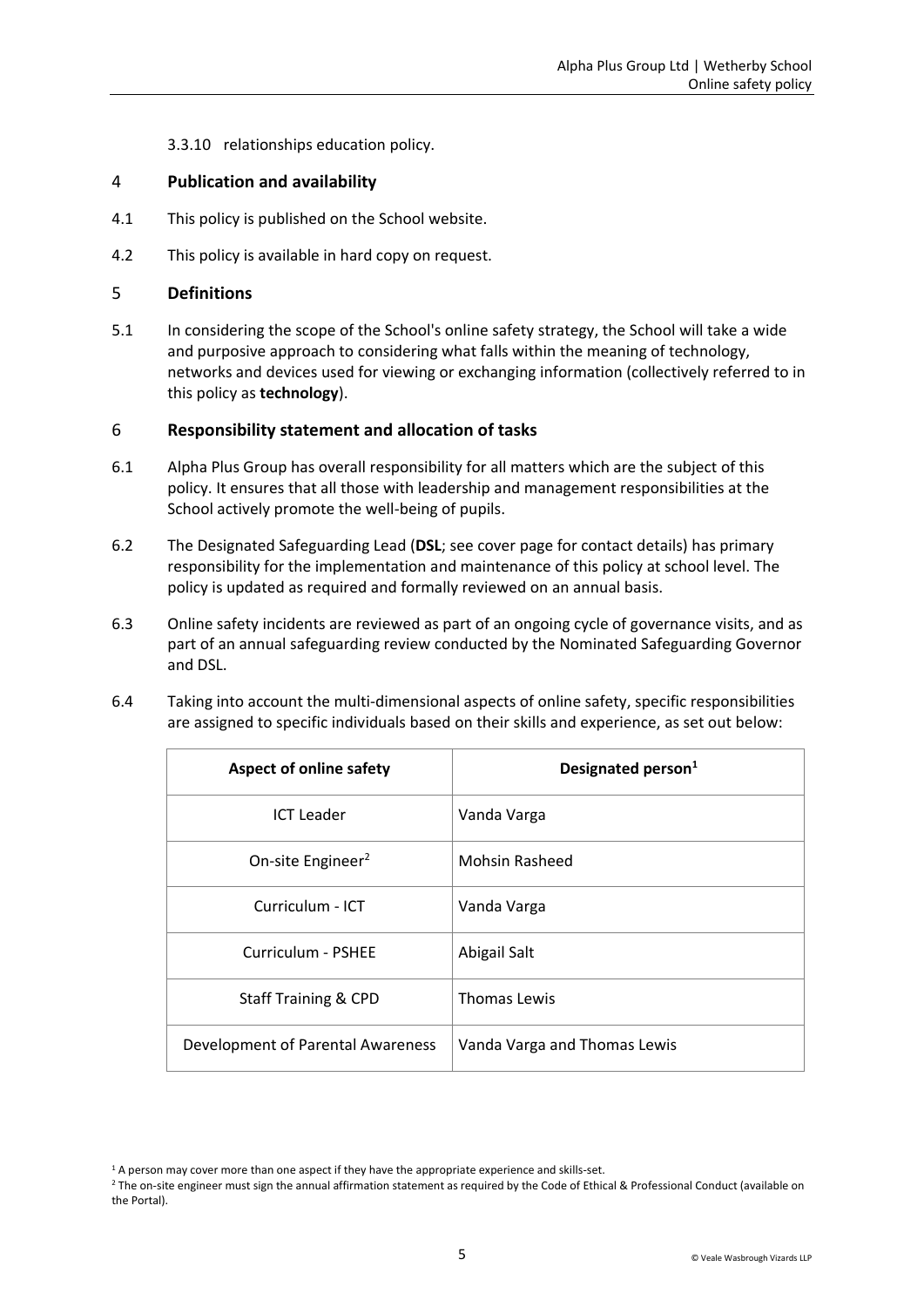### <span id="page-5-0"></span>7 **Role of staff and parents**

#### 7.1 **Head and Senior Leadership Team**

- 7.1.1 The Head has overall executive responsibility for the safety and welfare of members of the School community.
- 7.1.2 The DSL is the senior member of staff from the School's leadership team with lead responsibility for safeguarding and child protection, including online safety. The responsibility of the DSL includes managing safeguarding incidents involving the use of technology in the same way as other safeguarding matters, in accordance with the School's child protection and safeguarding policy and procedures.
- 7.1.3 The DSL will work with the School's On-Site Engineer and ICT Coordinator (see below) in monitoring technology uses and practices across the School and assessing whether any improvements can be made to ensure the online safety and well-being of pupils.
- 7.1.4 The DSL will monitor the School's online safety incident log.
- 7.1.5 The DSL will regularly run reports using the filtering software to identify risk alerts and concerns.
- 7.1.6 The DSL will regularly update other members of the School's Senior Leadership Team on the operation of the School's safeguarding arrangements, including online safety practices.

#### 7.2 **Alpha Plus Group Director of IT and IT Team**

- 7.2.1 Alpha Plus Group's Director of IT, together with his team of On-Site Engineers, is responsible for the effective operation of the School's filtering system so that pupils and staff are unable to access any material that poses a safeguarding risk, including terrorist and extremist material, while using the School's network. This includes responsibility for ensuring that:
	- (a) the School's technology infrastructure is secure and, so far as is possible, is not open to misuse or malicious attack;
	- (b) the user may only use the School's technology if they are properly authenticated and authorised;
	- (c) the School has an effective filtering policy in place and that it is applied and updated on a regular basis;
	- (d) the risks of pupils and staff circumventing the safeguards put in place by the School are minimised;
	- (e) the use of the School's technology is regularly monitored to ensure compliance with this policy and that any misuse or attempted misuse can be identified and reported to the appropriate person for investigation; and
	- (f) monitoring software and systems are kept up to date to allow the ICT team to monitor the use of email and the internet over the School's network and maintain logs of such usage.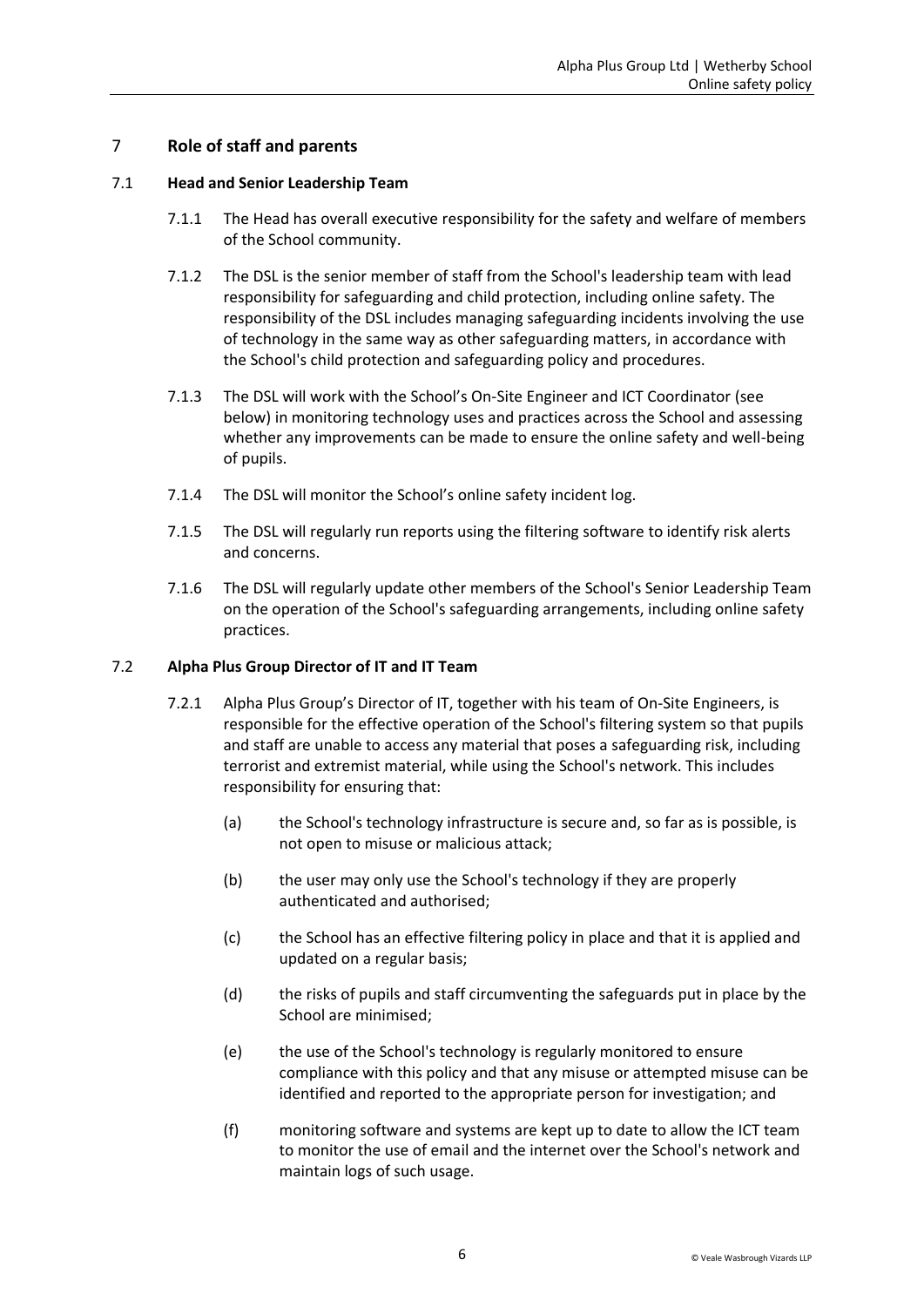- 7.2.2 Whilst the above responsibilities sit with the Alpha Plus Group Director of IT and are administered by the School's On-Site Engineer, it is essential that a member of staff is nominated as ICT Coordinator and is assigned responsibility for monitoring the effective delivery of technology services on behalf of all school/college users, and for reporting problems where necessary. The ICT Co-ordinator may also be responsible for the ICT curriculum, but it is important that these two responsibilities are clearly understood as separate functions.
- 7.2.3 The ICT Coordinator will report regularly to the Senior Leadership Team on the operation of the School's technology. If the ICT Coordinator has concerns about the functionality, effectiveness, suitability or use of technology within the School, including of the monitoring and filtering systems in place, they will escalate those concerns promptly to the DSL and Alpha Plus Group's Head Office IT team.
- 7.2.4 The ICT Coordinator is responsible for bringing any matters of safeguarding concern to the attention of the DSL in accordance with the School's child protection and safeguarding policy and procedures.

#### 7.3 **All staff**

- 7.3.1 All staff have a responsibility to act as good role models in their use of technology and to share their knowledge of the School's policies and of safe practice with the pupils.
- 7.3.2 Staff are expected to adhere, so far as applicable, to each of the policies referenced in this policy.
- 7.3.3 All staff are aware that technology can play a significant part in many safeguarding and wellbeing issues and that pupils are at risk of abuse online as well as face-toface. Staff are also aware that, sometimes, such abuse will take place concurrently online and during a pupil's daily life.
- 7.3.4 Staff are expected to be alert to the possibility of pupils abusing their peers online and to understand that this can occur both inside and outside of school. Examples of such abuse can include:
	- (a) the sending of abusive, harassing and misogynistic messages;
	- (b) the consensual and non-consensual sharing of indecent images and videos (especially around group chats), which is sometimes known as sexting or youth produced sexual imagery;
	- (c) the sharing of abusive images and pornography to those who do not wish to receive such content;
	- (d) cyberbullying.
- 7.3.5 Staff are also aware that many other forms of abuse may include an online element. For instance, there may be an online element which:
	- (a) facilitates, threatens and/or encourages physical abuse;
	- (b) facilitates, threatens and/or encourages sexual violence; or
	- (c) is used as part of initiation/hazing type violence and rituals.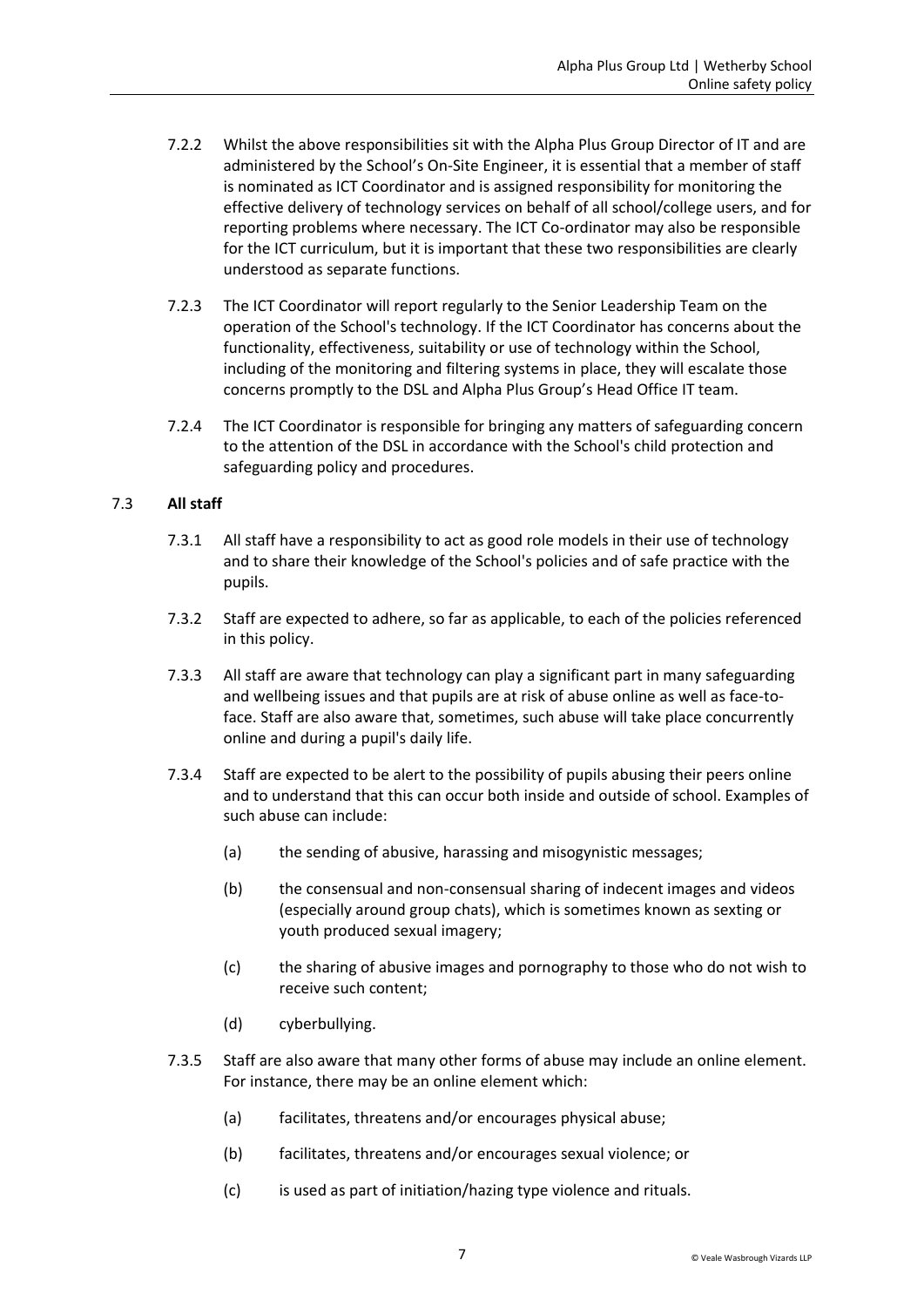- 7.3.6 It is important that staff recognise the indicators and signs of peer on peer abuse, including where such abuse takes place online, and that they know how to identify it and respond to reports. Staff must also understand that, even if there are no reports of peer on peer abuse at the School, whether online or otherwise, it does not mean that it is not happening; it may simply be the case that it is not being reported.
- 7.3.7 It is important that staff challenge inappropriate behaviours between peers and do not downplay certain behaviours, including sexual violence and sexual harassment, as "*just bante*r", "*just having a laugh*", "*part of growing up*" or "*boys being boys*" as doing so can result in a culture of unacceptable behaviours, an unsafe environment for children and, in a worst case scenario, a culture that normalises abuse. The School has a **zero tolerance approach** towards peer on peer abuse (including in relation to sexual violence and sexual harassment) and such behaviour is never acceptable and will not be tolerated. The School will treat any such incidences as a breach of discipline and will deal with them under the School's behaviour and discipline policy and also as a safeguarding matter under the School's child protection and safeguarding policy and procedures.
- 7.3.8 Staff have a responsibility to report any concerns about a pupil's welfare and safety in accordance with this policy and the School's child protection and safeguarding policy and procedures. If staff have any concerns regarding peer on peer abuse or if they are unsure as to how to proceed in relation to a particular incident, they should **always speak to the DSL in all cases (see contact details on cover page).**
- 7.3.9 Staff authorised by the [Head/Principal] have the right to search for, examine and confiscate any device where they reasonably suspect that the data or file on the device in question has been, or could be, used to cause harm, to disrupt teaching or break the school rules. This will be done in accordance with the Department for Education's guidance: [Searching, screening and confiscation](https://www.gov.uk/government/publications/searching-screening-and-confiscation) (2018). Inappropriate usage will be dealt with consistent with the School's policy on behaviour and discipline. Following an examination of an electronic device, the member of staff has the right to erase any data or files, if they think there is a good reason to do so. However, care should be taken not to delete material that might be required in a potential criminal investigation. If a member of staff has reasonable grounds to suspect that a device contains evidence in relation to an offence, they must alert the Headmaster and, where there are safeguarding concerns, the DSL. The device should then be given to police as soon as is reasonably practicable.

#### 7.4 **Parents**

- 7.4.1 The role of parents in ensuring that pupils understand how to stay safe when using technology is crucial. The School expects parents to promote safe practice when using technology and to:
	- (a) support the School in the implementation of this policy and report any concerns in line with the School's policies and procedures;
	- (b) talk to their child to understand the ways in which they are using the internet, social media and their mobile devices and promote responsible behaviour; and
	- (c) encourage their child to speak to someone if they are being bullied or otherwise are concerned about their own safety or that of another pupil or need support.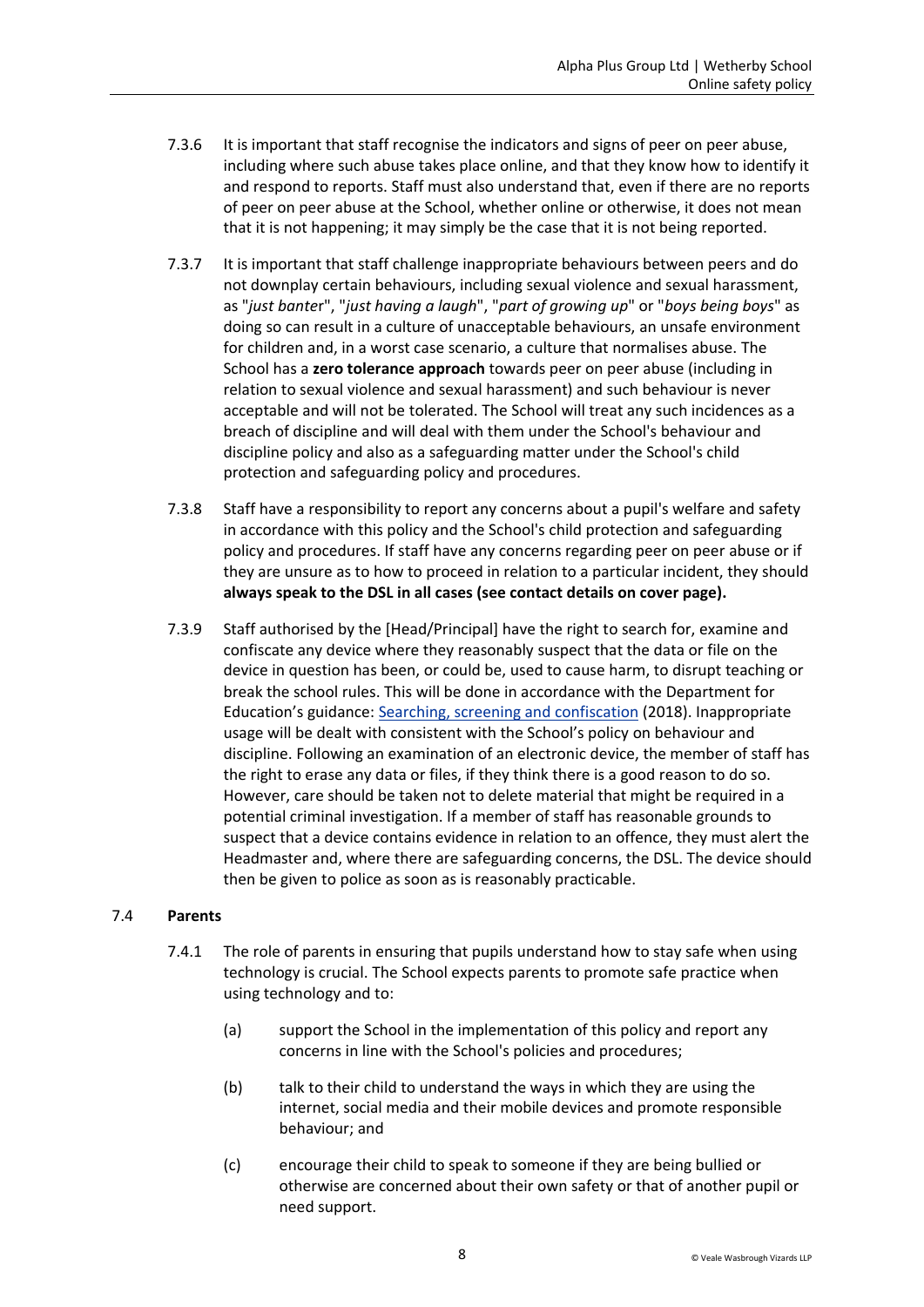7.4.2 If parents have any concerns or require any information about online safety, they should contact the DSL via e-mail [anna.dingle@wetherbyschool.co.uk](mailto:anna.dingle@wetherbyschool.co.uk) or on 020 7727 9581

### <span id="page-8-0"></span>8 **Technological controls**

- 8.1 We maintain specific controls which enable us to establish a secure data and communications environment and to monitor children's digital activity within the boundaries of the School.
- 8.2 Children to whom we provide bespoke<sup>3</sup> access to ICT resources are asked to agree in writing to a set of rules for the acceptable use of such resources (see ICT Usage policy).
- 8.3 Our password-controlled network maintains individual security, confidentiality and accountability for activity on the network. Any pupil or member of staff who has a problem with their user names or passwords must report it to the School's ICT team immediately.
- 8.4 The School uses well-established and frequently updated filtering software to prevent access to content deemed to be potentially harmful, and which records attempts to access such potentially harmful content. If staff or children discover unsuitable sites, the URL (web address) must be reported to the ICT Coordinator. Any member of the School community should report a website which causes concern to the ICT Coordinator who will immediately refer this to the On-Site Engineer who will arrange for that site to be blocked, always taking care to consider that potential 'over-blocking' does not lead to unreasonable restrictions in online learning.
- 8.5 The use of any device connected to the School's network will be logged and monitored by the ICT team.
- 8.6 The School has a separate Wi-Fi connection available for use by visitors to the School. A password, which is changed on a regular basis, must be obtained from a member of staff in order to use the Wi-Fi. Use of this service will be logged and monitored by the ICT team.

#### 8.7 **Inappropriate material**

- 8.7.1 The School recognises the importance of ensuring that all pupils are safeguarded from potentially harmful and inappropriate material online.
- 8.7.2 Online safety is a key element of many school policies and procedures and an important part of the role and responsibilities of the DSL. The term 'online safety' encapsulates a wide range of issues but these can be classified into four main areas of risk
	- (a) **Content** being exposed to illegal, inappropriate, inaccurate or harmful content (e.g. pornography, extreme violence, addictive content, fake news,

<sup>&</sup>lt;sup>3</sup> E.g. email accounts; network ID's and accounts; unsupervised browsing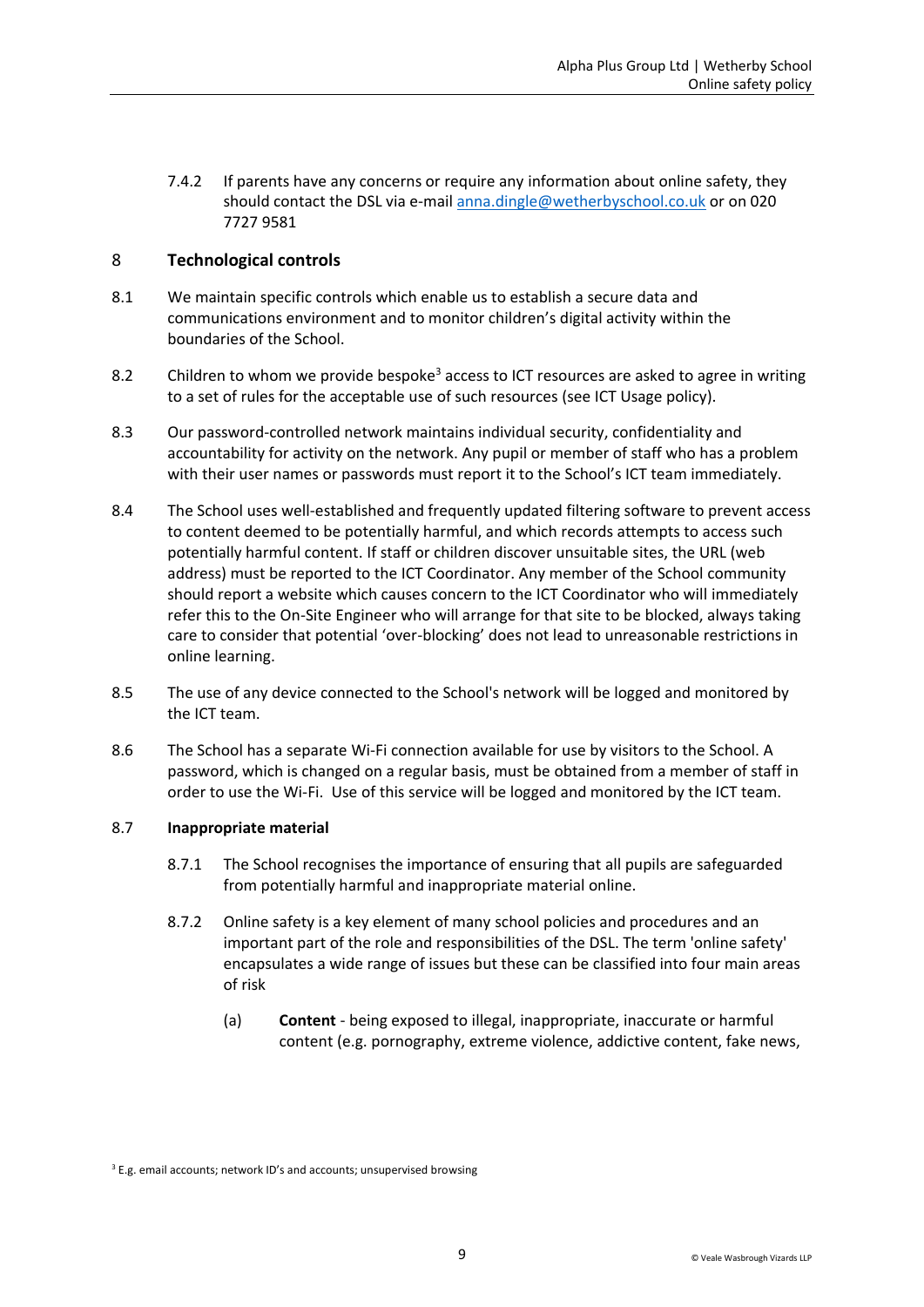racism, misogyny, self-harm, suicide, anti-Semitism, radicalisation and extremism $)^4$ ;

- (b) **Contact** being subjected to harmful online interaction with other users (e.g. peer to peer pressure, bullying, harassment, threats to privacy, commercial advertising and adults posing as children or young adults with the intention to groom and/or exploit them for sexual, criminal, financial or other purposes);
- (c) **Conduct** a pupil's personal online behaviour that increases the likelihood of, or causes, harm (e.g. making, sending and receiving explicit images (such as consensual and non-consensual sharing of nudes and semi-nudes and/or pornography), sharing other explicit images and online bullying, harassment, breaching copyright; and
- (d) **Commerce** risks such as online gambling, inappropriate advertising, phishing and or financial scams.

The school is committed to supporting awareness of these risks in age-appropriate ways and to building resilience and critical thinking skills to enable students to respond appropriately to such risks. See the table below (adapted from Tanya Byron's '3 C's of E-safety') and section 10 for further information about online safety education.

| <b>Risk category</b>                                 | <b>Commercial</b>                                                                                                                          | <b>Aggressive</b>                                                                                          | <b>Sexual</b>                                                                                                  | <b>Values</b>                                                                                                                                                                                                      |
|------------------------------------------------------|--------------------------------------------------------------------------------------------------------------------------------------------|------------------------------------------------------------------------------------------------------------|----------------------------------------------------------------------------------------------------------------|--------------------------------------------------------------------------------------------------------------------------------------------------------------------------------------------------------------------|
| Content<br>Child is<br>observer/consumer             | Understand and<br>develop resilience to<br>advertising, spam,<br>sponsorships and<br>demands for personal<br>information                   | Develop resilience to<br>violent/hateful<br>content and know<br>how to cope and to<br>deal with it         | Avoid/develop<br>resilience to<br>pornographic or<br>unwelcome sexual<br>content                               | Develop critical<br>evaluation skills to<br>Identify bias,<br>prejudice, misleading<br>and manipulative<br>information and<br>advice                                                                               |
| Contact<br>Child is participant                      | Awareness of tracking,<br>harvesting and the<br>protection of personal<br>information                                                      | Develop resilience to<br>being bullied or<br>harassed, and know<br>what actions to take                    | Understand the<br>implications of<br>interacting with<br>strangers and being<br>groomed                        | Develop resilience to<br>the risk of<br>compulsive/addictive<br>online behaviour, and<br>to unwelcome<br>persuasions                                                                                               |
| <b>Conduct</b><br>Child is<br>instigator/perpetrator | Clear guidance on<br>illegal downloading,<br>copying, plagiarising,<br>hacking, gambling,<br>fraud, identity theft<br>and the consequences | Clear guidance on<br>bullying, harassment<br>or 'trolling' of others<br>and understand the<br>consequences | Clear guidance on<br>creating and<br>uploading<br>inappropriate material<br>and understand the<br>consequences | Clear guidance on the<br>value of personal<br>integrity, respect, data<br>security,<br>confidentiality, and<br>the consequences of<br>publishing<br>inappropriate, false or<br>misleading<br>information or advice |

<sup>4</sup> Online games designed for adults are often cited as one of the principle causes of concern for several of these risks. This may be as much from the highly aggressive and verbally abusive behaviours they elicit as from the be-friending of pseudonymous strangers or from exposure to violent and sexual content. Extensive exposure to such games may be considered evidence of child neglect, which may, in certain circumstances, lead the School to consider making a report to social services.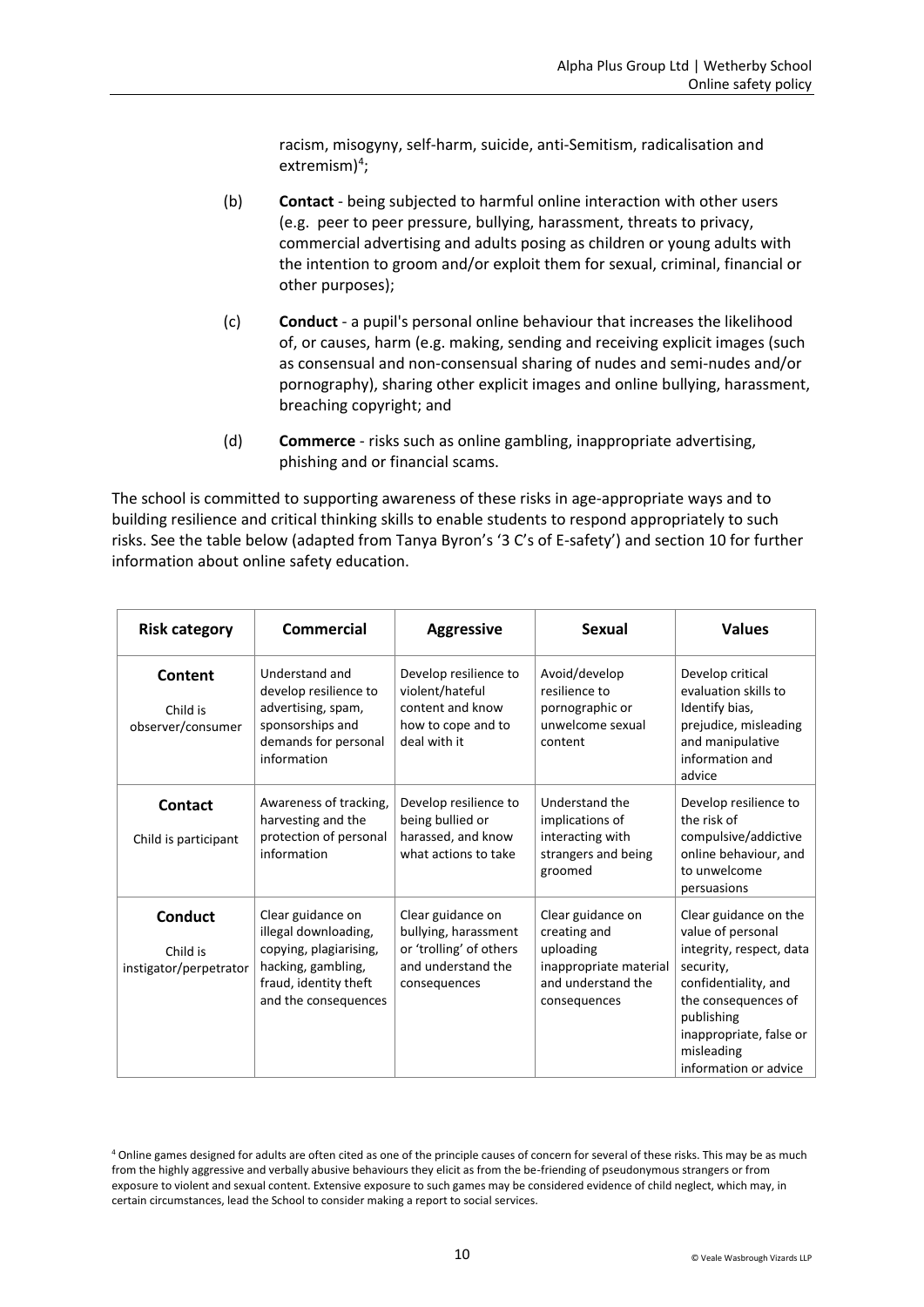#### 8.8 **Use of mobile electronic devices and smart technology**

- 8.8.1 The School has appropriate filtering and monitoring systems in place to protect pupils using the internet (including email text messaging and social media sites) when connected to the School's network. Mobile devices and smart technology equipped with a mobile data subscription can, however, provide pupils with unlimited and unrestricted access to the internet. The School is alert to the risks that such access presents, including the risk of pupils sexually harassing their peers using their mobile or other smart technology; or sharing indecent images consensually or non-consensually; or viewing and/or sharing pornography and other harmful content. Therefore, the School operates a clear mobile usage policy and has mechanisms in place to manage such risks.
- 8.8.2 Children are prohibited from bringing mobile and personal electronic devices to school including Apple watches. If such devices are brought in, the DSL and Headmaster must be informed and the mobile and / or electronic device must be taken to the school office. This will be stored in the school office until the end of the school day.
- 8.8.3 The School rules about the use of mobile electronic devices or other smart technology, including access to open / non-School networks, are set out in Mobile Phones and Electronic Devices Policy.
- 8.8.4 The use of mobile electronic devices by staff is covered in Mobile Phones and Electronic Devices Policy, staff code of conduct, Staff IT acceptable use polices, social media policy, data protection policy. Unless otherwise agreed in writing, personal mobile devices including laptop and notebook devices should not be used for School purposes except in an emergency.
- 8.8.5 The School's policies apply to the use of technology by staff and pupils whether on or off School premises and appropriate action will be taken where such use affects the welfare of other pupils or any member of the School community or where the culture or reputation of the School is put at risk.

### <span id="page-10-0"></span>9 **Procedures for dealing with online safety concerns and incidents**

#### 9.1 **Concerns/Incidents relating to pupils**

- 9.1.1 **Anyone** who has **any** concern about pupils' online safety, the misuse of technology or a particular risk should report it immediately.
	- (a) If a concern or incident in any way touches on child safeguarding issues<sup>5</sup>, then it must be reported **immediately** to the DSL, consistent with the safeguarding and child protection policy.
	- (b) If the concern or incident involves cyberbullying it should be dealt with in accordance with the School's anti-bullying policy.
	- (c) If it relates to technological controls (as described above), or to a breach of the ICT Usage policy, then it must also be reported to the ICT Coordinator.

<sup>5</sup> For example, it involves peer on peer abuse, sexual imagery, sexual violence and/or harassment, upskirting or radicalisation (this is not an exhaustive list, for further information see the safeguarding and child protection policy).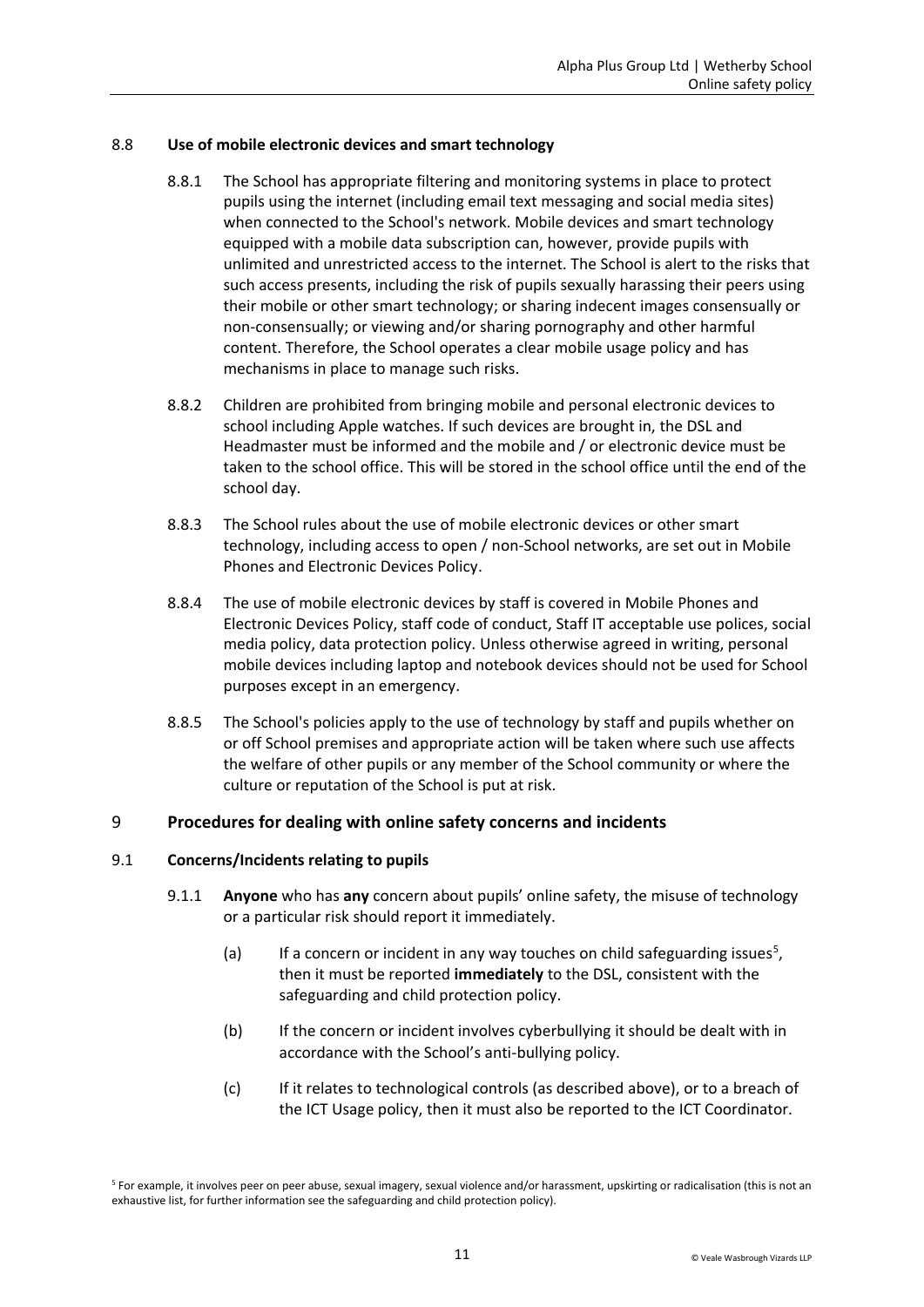- (d) Other members of staff and management should be informed as appropriate in the circumstances.
- 9.1.2 Regarding the responsibility of schools/colleges to deal with online safety incidents which occur 'off-site', the Education and Inspections Act 2006 and the Education Act 2011 empower the School, to such extent as is reasonable, to:
	- (a) regulate the behaviour of children when they are off the school/college site where an online safety incident is linked to the school/college
	- (b) impose disciplinary penalties for inappropriate behaviour, as per the behaviour and discipline policy
	- (c) search for and confiscate electronic devices, and search their contents, and where appropriate delete content (see section 7.3.9)
- 9.1.3 The School recognises the importance of acknowledging, understanding and not downplaying behaviours which may be related to abuse and has appropriate systems in place to ensure that pupils can report any incidents of abuse, whether or not they include an online element, confidently and safe in the knowledge that their concerns will be treated seriously. Staff should however be careful not to promise full confidentiality as information may need to shared further (e.g. with the DSL) to determine next steps.

#### 9.2 **Concerns/Incidents relating to staff**

- 9.2.1 **Anyone** who has **any** concern about the misuse of technology by staff should report it in accordance with the School's whistleblowing policy so that it can be dealt with in accordance with the staff disciplinary procedures.
- 9.2.2 If anyone has a safeguarding-related concern relating to staff misuse of technology, they should report it **immediately** in accordance with the procedures for reporting and dealing with allegations of abuse against staff set out in the School's child protection and safeguarding policy and procedures.

#### 9.3 **Misuse by any user**

- 9.3.1 **Anyone** who has **any** concern about the misuse of technology by any other user should report it immediately to the ICT Coordinator and/or the DSL as relevant.
- 9.3.2 The School reserves the right to withdraw access to the School's network by any user at any time and to report suspected illegal activity to the police.
- 9.3.3 If the School considers that any person is vulnerable to radicalisation, the school will refer this to the Channel programme. This focuses on support at an early stage to people who are identified as being vulnerable to being drawn into terrorism. Any person who has a concern relating to extremism may report it directly to the police.

#### 9.4 **Cybercrime**

9.4.1 Cybercrime is criminal activity committed using computers and/or the internet. It is broadly categorised as either 'cyber-enabled' (crimes that can happen off-line but are enabled at scale and at speed on-line) or 'cyber dependent' (crimes that can be committed only by using a computer).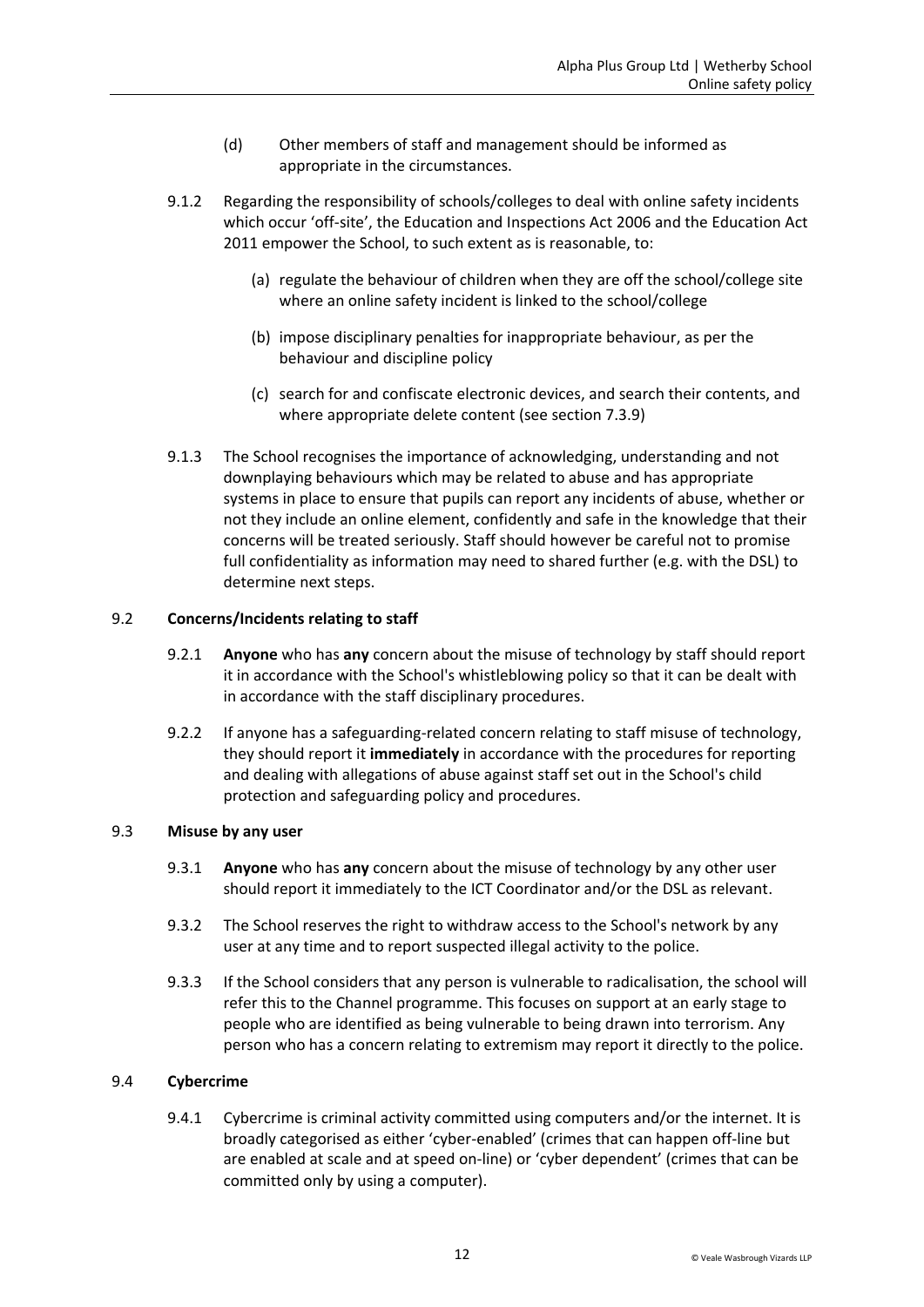- 9.4.2 Cyber-dependent crimes include;
	- (a) unauthorised access to computers (illegal 'hacking'), for example, accessing a school's computer network to look for test paper answers or change grades awarded;
	- (b) denial of service (Dos or DDoS) attacks or 'booting', which are attempts to make a computer, network or website unavailable by overwhelming it with internet traffic from multiple sources; and
	- (c) making, supplying or obtaining malware (malicious software) such as viruses, spyware, ransomware, botnets and Remote Access Trojans with the intent to commit further offence, including those above.
- 9.4.3 The School is aware that pupils with particular skill and interest in computing and technology may inadvertently or deliberately stray into cyber-dependent crime.
- 9.4.4 If staff have any concerns about a child in this area, they should refer the matter to the DSL immediately. The DSL should then consider referring into the Cyber Choices programme. This is a nationwide police programme supported by the Home Office and led by the National Crime Agency, working with regional and local policing. It aims to intervene where young people are at risk of committing, or being drawn into, low level cyber-dependent offences and divert them to a more positive use of their skills and interests. Cyber Choices does not currently cover 'cyber-enabled' crime such as fraud, purchasing of illegal drugs on-line and child sexual abuse and exploitation, nor other areas of concern such as on-line bullying or general online safety.

#### 9.5 **Recording online safety incidents**

The School maintains a log of online safety incidents, which is monitored by the DSL. The reporting of online safety incidents should include the following data:

- (a) Name of person reporting the incident
- (b) Date and time of incident
- (c) Date reported
- (d) Names of people involved
- (e) Location and device details
- (f) Details of incident, including evidence where possible
- (g) Clarification of the risk or breach e.g. does it relate to safeguarding, bullying, inappropriate content, sexting, data protection, copyright infringement…etc.? Use the 4 C's categorisation as described in 8.7.2.
- (h) Initial action taken and current status
- 9.6 Once investigated, a record of the resolution of the incident, and actions taken as a result, must be maintained. Such records should be readily available for inspection during governance visits.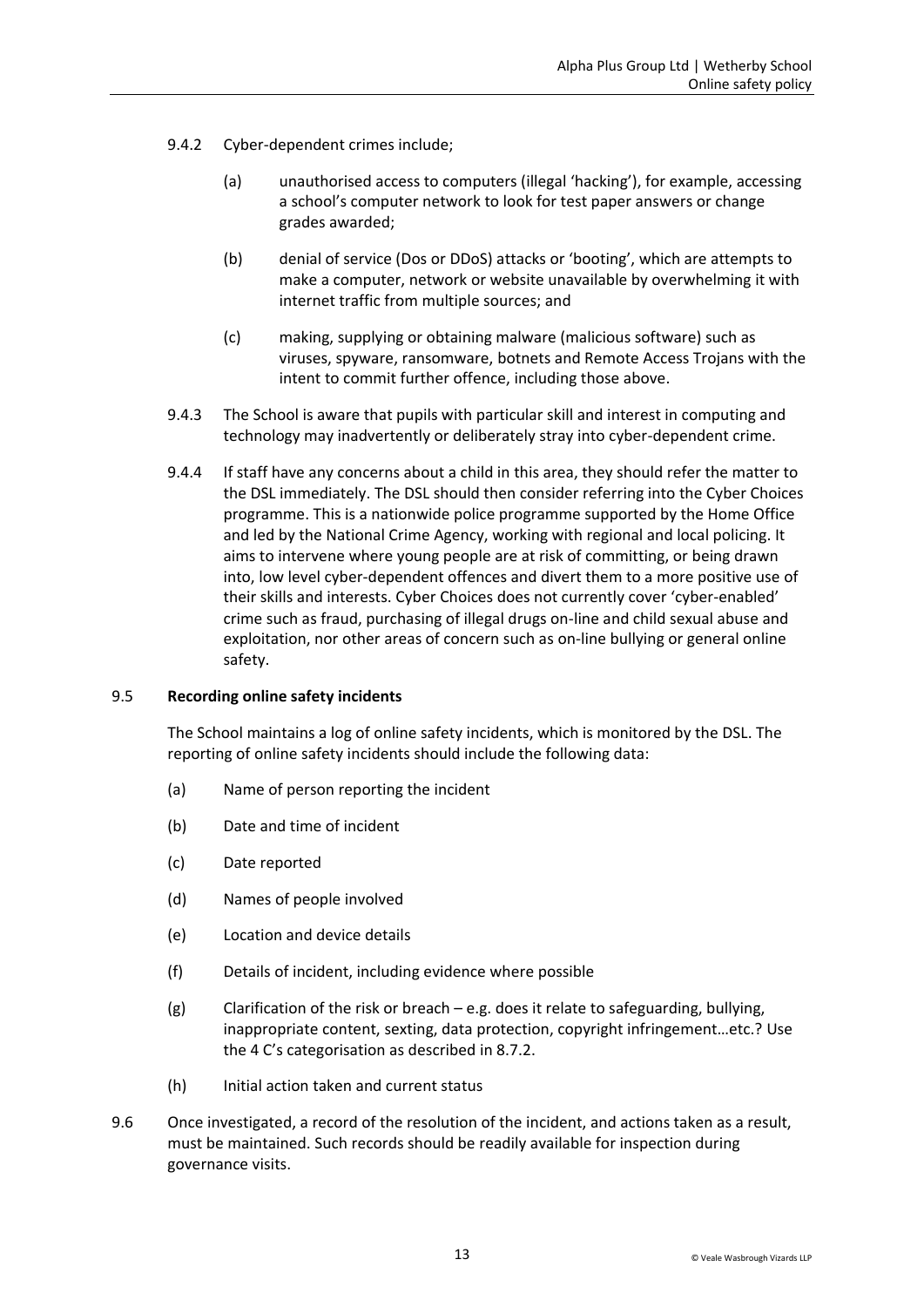9.7 The information created in connection with this policy may contain personal data. The School's use of this personal data will be in accordance with Alpha Plus Group's data protection and retention policies. Data in the online safety log will be processed in line with Alpha Plus Group's Privacy Notice, which is available on request or can be accessed via the Group's [public portal.](https://public-egiportal.alphaplusgroup.co.uk/Alpha%20Plus%20Group%20Documents/Privacy%20Policy%20for%20Students%20and%20Parents.pdf)

#### <span id="page-13-0"></span>10 **Education**

- 10.1 The safe use of technology is integral to the School's curriculum. Pupils are educated in an age appropriate manner about the importance of safe and responsible use of technology, including the internet, social media and mobile electronic devices See the Learning for Life (PSHEE) policy, ICT Usage policy, Computing policy.
- 10.2 We believe that the internet and the constantly evolving technologies and devices to which children have access can be tools that enrich their lives. We therefore teach them to view technology and new media positively whilst simultaneously protecting themselves.
- 10.3 The safe use of technology is a focus in all areas of the curriculum and teacher training, and key safety messages are reinforced as part of assemblies and tutorial / pastoral activities, teaching pupils:
	- 10.3.1 about the risks associated with using the technology and how to protect themselves and their peers from potential risks;
	- 10.3.2 about the importance of identifying, addressing and reporting inappropriate behaviour, whether on or offline, and the risks of downplaying such behaviour as, for example, "*banter*" or "*just boys being boys*";
	- 10.3.3 to be critically aware of content they access online and guided to validate accuracy of information;
	- 10.3.4 how to recognise suspicious, bullying or extremist behaviour;
	- 10.3.5 the definition of cyberbullying, its effects on the victim and how to treat each other's online identities with respect;
	- 10.3.6 the consequences of negative online behaviour;
	- 10.3.7 how to report cyberbullying and / or incidents that make pupils feel uncomfortable or under threat and how the School will deal with those who behave badly; and
	- 10.3.8 how to respond to harmful online challenges and hoaxes.
- 10.4 Pupils are also taught about the risks associated with all forms of abuse, including physical abuse and sexual violence and sexual harassment which may include an online element.
- 10.5 Those parts of the curriculum which deal with the safe use of technology are reviewed on a regular basis to ensure their relevance.
- 10.6 The School's acceptable use policy for pupils sets out the School rules regarding the use technology including internet, email, social media and mobile electronic devices, helping pupils to protect themselves and others when using technology. Pupils are reminded of the importance of this policy on a regular basis.
- 10.7 Technology is included in the educational programmes followed in the EYFS in the following ways: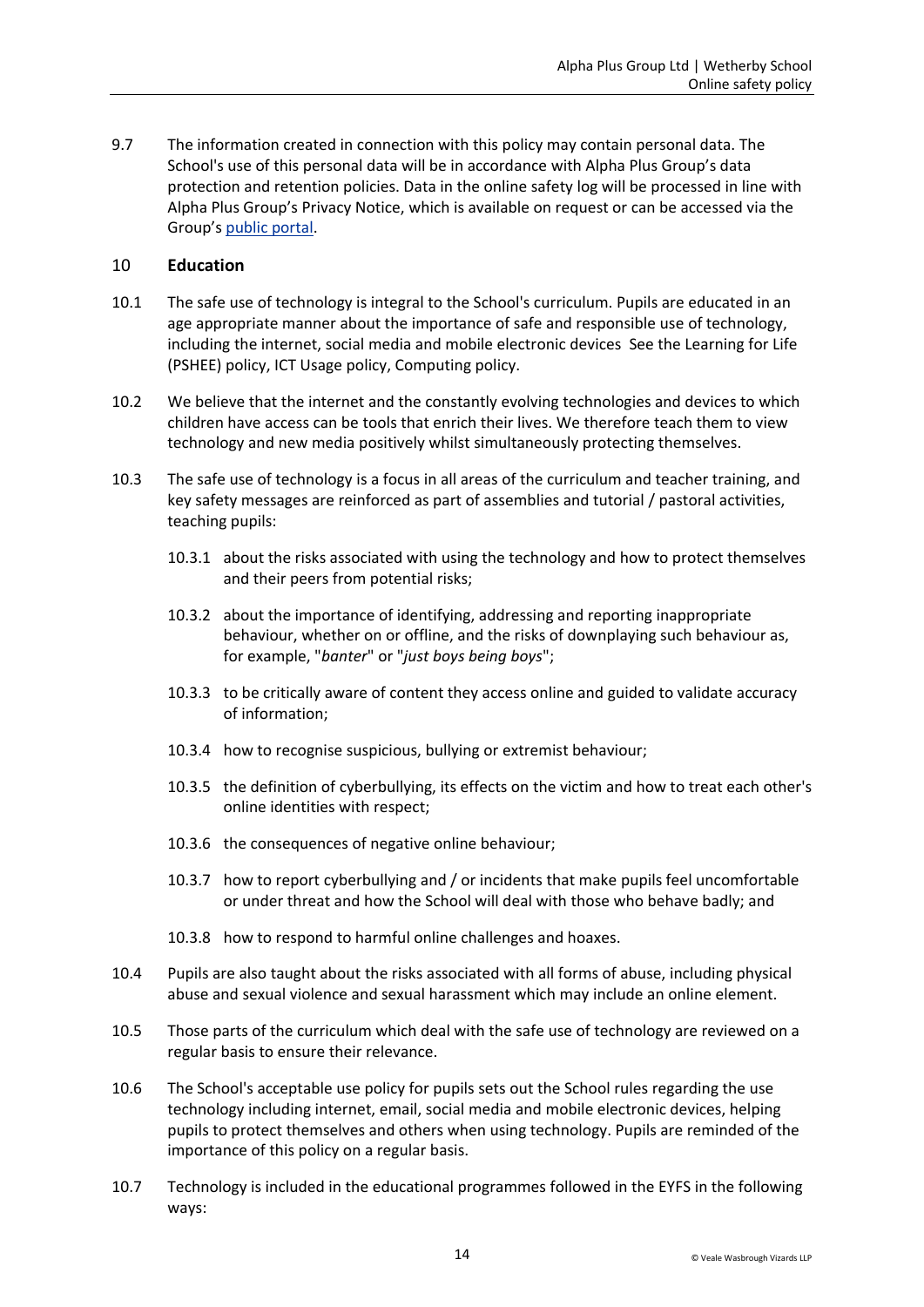- 10.7.1 children are guided to make sense of their physical world and their community through opportunities to explore, observe and find out about people, places, technology and the environment;
- 10.7.2 children are enabled to explore and play with a wide range of media and materials and provided with opportunities and encouragement for sharing their thoughts, ideas and feelings through a variety of activities in art, music, movement, dance, role-play, and design and technology; and
- 10.7.3 children are guided to recognise that a range of technology is used in places such as homes and schools and encouraged to select and use technology for particular purposes.]

#### 10.8 **Useful online safety resources for pupils**

- 10.8.1 <http://www.thinkuknow.co.uk/>
- 10.8.2 <http://www.childnet.com/young-people>
- 10.8.3 https://www.childnet.com/resources/smartie-the-penguin
- 10.8.4 https://www.childnet.com/resources/digiduck-stories
- 10.8.5 <https://www.saferinternet.org.uk/advice-centre/young-people>
- 10.8.6 <https://www.disrespectnobody.co.uk/>
- 10.8.7 <http://www.safetynetkids.org.uk/>
- 10.8.8 <https://www.ceop.police.uk/Safety-Centre/How-can-CEOP-help-me-YP/>
- 10.8.9 <https://www.bbc.com/ownit>
- 10.8.10 [https://www.gov.uk/government/publications/indecent-images-of-children](https://www.gov.uk/government/publications/indecent-images-of-children-guidance-for-young-people/indecent-images-of-children-guidance-for-young-people)[guidance-for-young-people/indecent-images-of-children-guidance-for-young-people](https://www.gov.uk/government/publications/indecent-images-of-children-guidance-for-young-people/indecent-images-of-children-guidance-for-young-people)

#### <span id="page-14-0"></span>11 **Training**

#### 11.1 **Staff**

- 11.1.1 The School provides training on the safe use of technology to staff so that they are aware of how to protect pupils and themselves from the risks of using technology and to deal appropriately with incidents involving the use of technology when they occur.
- 11.1.2 Induction training for new staff includes training on the School's online safety strategy including this policy, the staff code of conduct, staff IT acceptable use policy and social media policy.
- 11.1.3 Ongoing staff development training includes training on technology safety together with specific safeguarding issues such as sharing nudes and semi-nudes images and or videos, cyberbullying, radicalisation and dealing with harmful online challenges and online hoaxes. Updates on online safety issues are shared as required and at least annually via emails and staff meetings.
- 11.1.4 Where pupils wish to report a safeguarding concern, all staff are taught to reassure victims that they are being taken seriously and that they will be supported and kept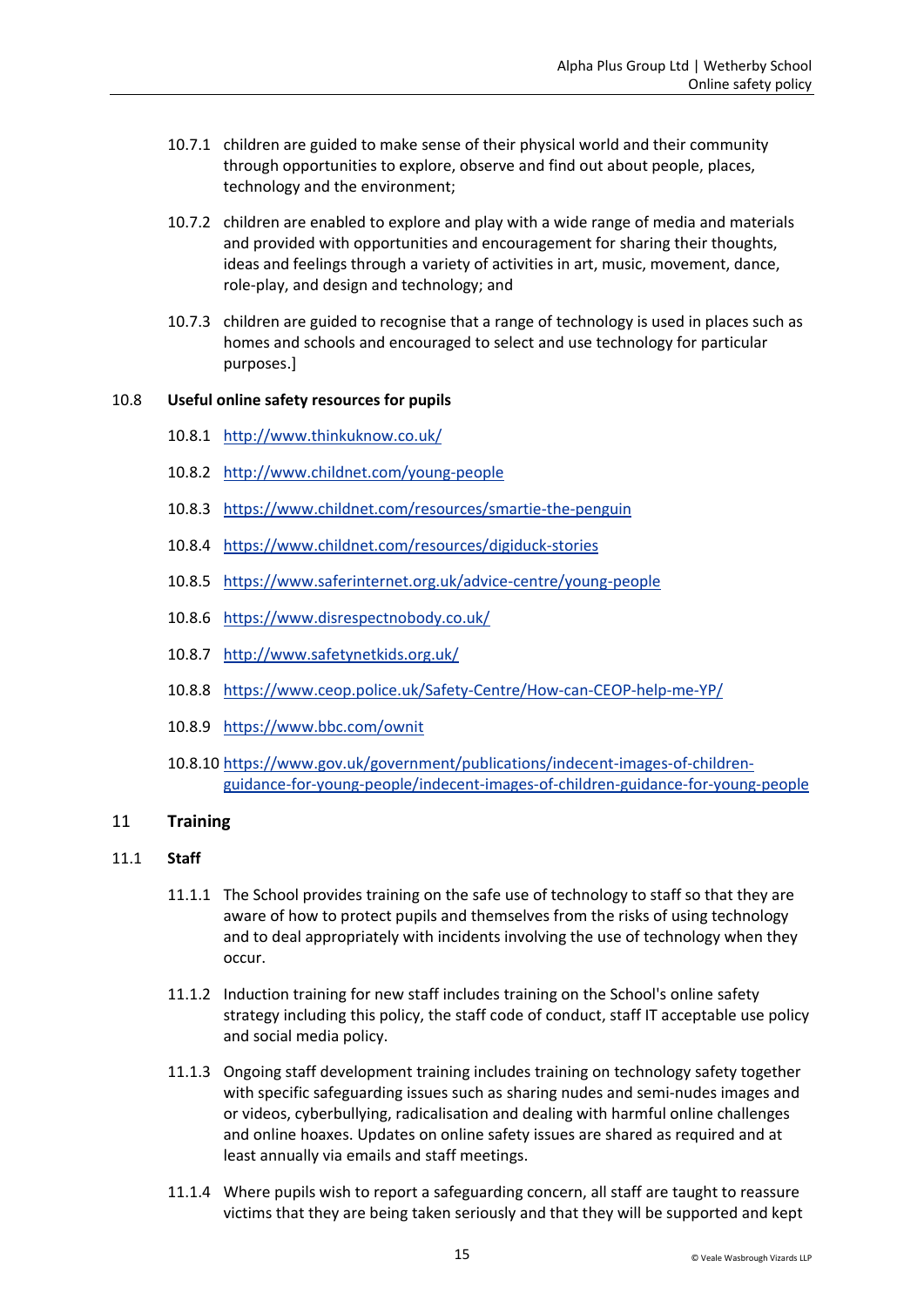safe. Staff are aware of the importance of their role in dealing with safeguarding and wellbeing issues, including those involving the use of technology, and understand that a victim should never be given the impression that they are creating a problem by reporting abuse, including sexual violence or sexual harassment, and nor should they ever be made to feel ashamed for making a report.

- 11.1.5 Where safeguarding incidents involve an online element, such as youth produced sexual imagery, staff will not view or forward sexual imagery reported to them and will follow the School's policy on sharing nudes and semi-nude images and videos as set out in Appendix 1 of the School's Safeguarding and Child Protection Policy and Procedures and [Searching, screening and confiscation: advice for schools](https://www.gov.uk/government/publications/searching-screening-and-confiscation) (DfE, January 2018). In certain cases, it may be appropriate for an authorised member of staff to confiscate the pupil's device to preserve any evidence and hand it to the police for inspection.
- 11.1.6 Staff are encouraged to adopt and maintain an attitude of 'it could happen here' in relation to sexual violence and sexual harassment and to address inappropriate behaviours (even where such behaviour appears relatively innocuous) as this can be an important means of intervention to help prevent problematic, abusive and/or violent behaviour in the future.
- 11.1.7 Staff are trained to look out for potential patterns of concerning, problematic or inappropriate behaviour and, where a pattern is identified, the School will decide on an appropriate course of action to take. Consideration will also be given as to whether there are wider cultural issues within the School that facilitated the occurrence of the inappropriate behaviour and, where appropriate, extra teaching time and/or staff training will be delivered to minimise the risk of it happening again.
- 11.1.8 Staff also receive data protection training on induction and at regular intervals afterwards.
- 11.1.9 The frequency, level and focus of all such training will depend on individual roles and requirements and will be provided as part of the School's overarching approach to safeguarding.

#### 11.1.10 **Useful online safety resources for staff**

- (a) <http://swgfl.org.uk/products-services/esafety>
- (b) <https://www.saferinternet.org.uk/advice-centre/teachers-and-professionals>
- (c) <http://www.childnet.com/teachers-and-professionals>
- (d) [https://www.nspcc.org.uk/preventing-abuse/keeping-children-safe/online](https://www.nspcc.org.uk/preventing-abuse/keeping-children-safe/online-safety/)[safety/](https://www.nspcc.org.uk/preventing-abuse/keeping-children-safe/online-safety/)
- (e) <https://www.thinkuknow.co.uk/teachers/>
- (f) <http://educateagainsthate.com/>
- (g) <https://www.commonsense.org/education/>
- (h) [Cyberbullying: advice for head teachers and school staff \(](https://www.gov.uk/government/publications/preventing-and-tackling-bullying)DfE, November 2014)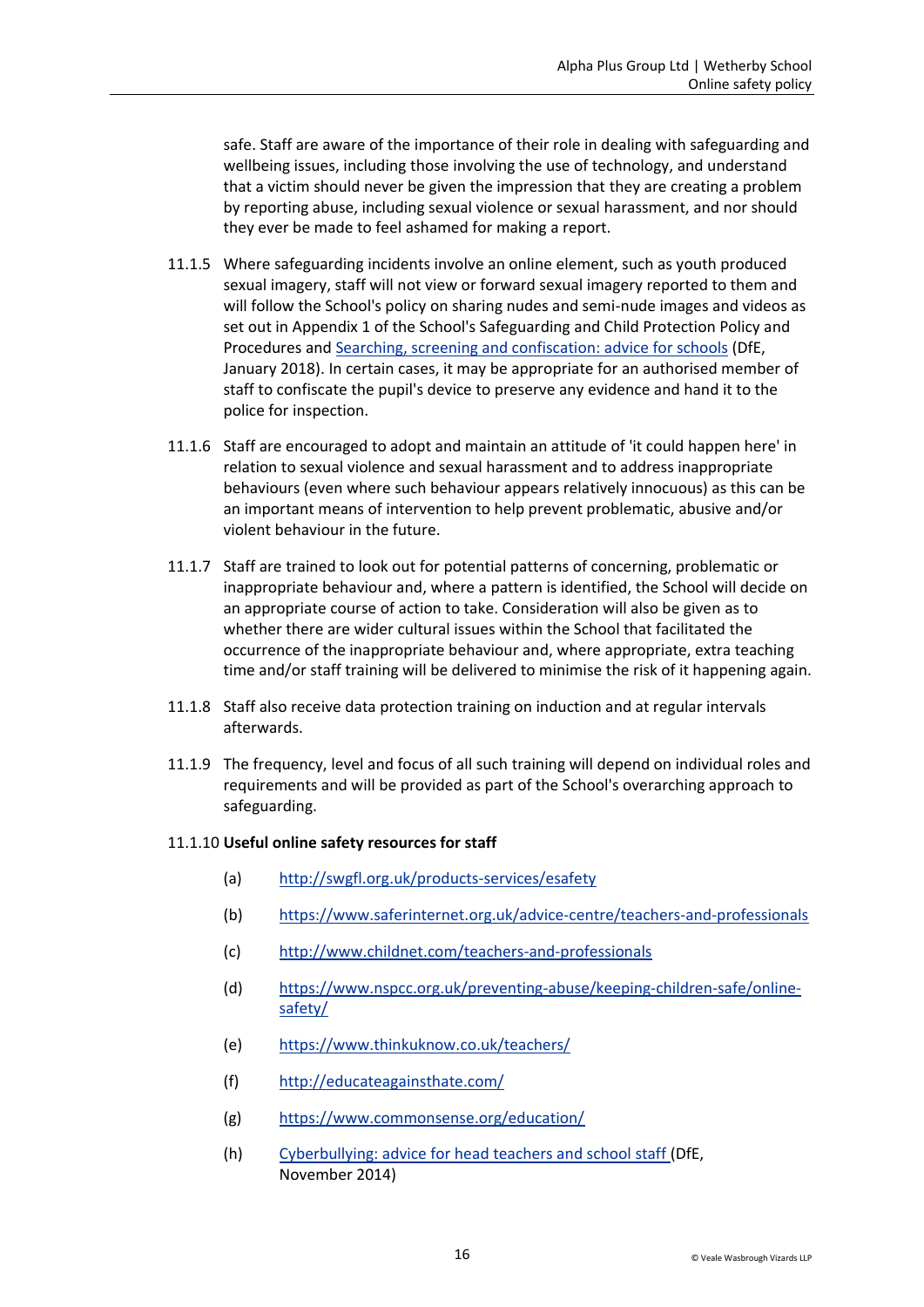- (i) [Advice on the use of social media for online radicalisation](https://www.gov.uk/government/publications/the-use-of-social-media-for-online-radicalisation) (DfE and Home Office, July 2015)
- (j) [Sharing nudes and semi-nudes: advice for education settings working with](https://www.gov.uk/government/publications/sharing-nudes-and-semi-nudes-advice-for-education-settings-working-with-children-and-young-people/sharing-nudes-and-semi-nudes-advice-for-education-settings-working-with-children-and-young-people#sec2)  [children and young people](https://www.gov.uk/government/publications/sharing-nudes-and-semi-nudes-advice-for-education-settings-working-with-children-and-young-people/sharing-nudes-and-semi-nudes-advice-for-education-settings-working-with-children-and-young-people#sec2) (DfDCMS and UKCIS, December 2020).
- (k) [Online safety in schools and colleges: questions from the governing board](https://www.gov.uk/government/uploads/system/uploads/attachment_data/file/562876/Guidance_for_School_Governors_-_Question_list.pdf)  (UKCIS, 2020)
- (l) [Education for a connected world framework](https://assets.publishing.service.gov.uk/government/uploads/system/uploads/attachment_data/file/683895/Education_for_a_connected_world_PDF.PDF) (UKCIS, 2020)
- (m) <https://www.lgfl.net/online-safety/resource-centre>
- (n) [Online Sexual Harassment: Understand, Prevent and Respond Guidance for](https://www.childnet.com/resources/step-up-speak-up/guidance-and-training-for-schools-and-professionals)  [Schools \(](https://www.childnet.com/resources/step-up-speak-up/guidance-and-training-for-schools-and-professionals)Childnet, March 2019)
- (o) [Myth vs Reality: PSHE](https://www.childnet.com/resources/pshe-toolkit/myth-vs-reality) toolkit (Childnet, April 2019)
- (p) [SELMA Hack online hate toolkit](https://selma.swgfl.co.uk/) (SWGFL, May 2019)
- (q) [Teaching online safety in school: Guidance supporting schools to](https://www.gov.uk/government/publications/teaching-online-safety-in-schools) teach their [pupils how to stay safe online, within new and existing school subjects](https://www.gov.uk/government/publications/teaching-online-safety-in-schools) (DfE, June 2019)
- (r) [Harmful online challenges and online hoaxes \(](https://www.gov.uk/government/publications/harmful-online-challenges-and-online-hoaxes/harmful-online-challenges-and-online-hoaxes)DfE, February 2021)
- (s) [Professionals online safety helpline:](https://www.saferinternet.org.uk/helpline/professionals-online-safety-helpline) [helpline@saferinternet.org.uk,](mailto:helpline@saferinternet.org.uk) 0344 381 4772.
- (t) NSPCC helpline for anyone worried about a child 0808 800 5000
- (u) Internet Watch Foundation [internet hotline for the public and IT](https://www.iwf.org.uk/)  [professionals to report potentially criminal online content](https://www.iwf.org.uk/)
- 11.1.11 The Royal Borough of Kensington and Chelsea safeguarding children partnership has produced guidance on online safety which is available here: <https://www.rbkc.gov.uk/lscp/information-parents-carers-and-public/online-safety>

[https://www.rbkc.gov.uk/kb5/rbkc/fis/advice.page?id=\\_WUxZDIaIjs](file:///G:/RBKC)

#### 11.2 **Parents**

- 11.2.1 Online Safety talks are offered to parents on a yearly basis. These talks are given by external companies with a specialism in the area. Pertinent articles around online safety are also added to Firefly to raise awareness amongst the parent body.
- 11.2.2 Parents are encouraged to read the acceptable use policy for pupils with their son / daughter to ensure that it is fully understood.
- 11.2.3 **Useful online safety resources for parents**
	- (a) <https://www.saferinternet.org.uk/advice-centre/parents-and-carers>
	- (b) <http://www.childnet.com/parents-and-carers>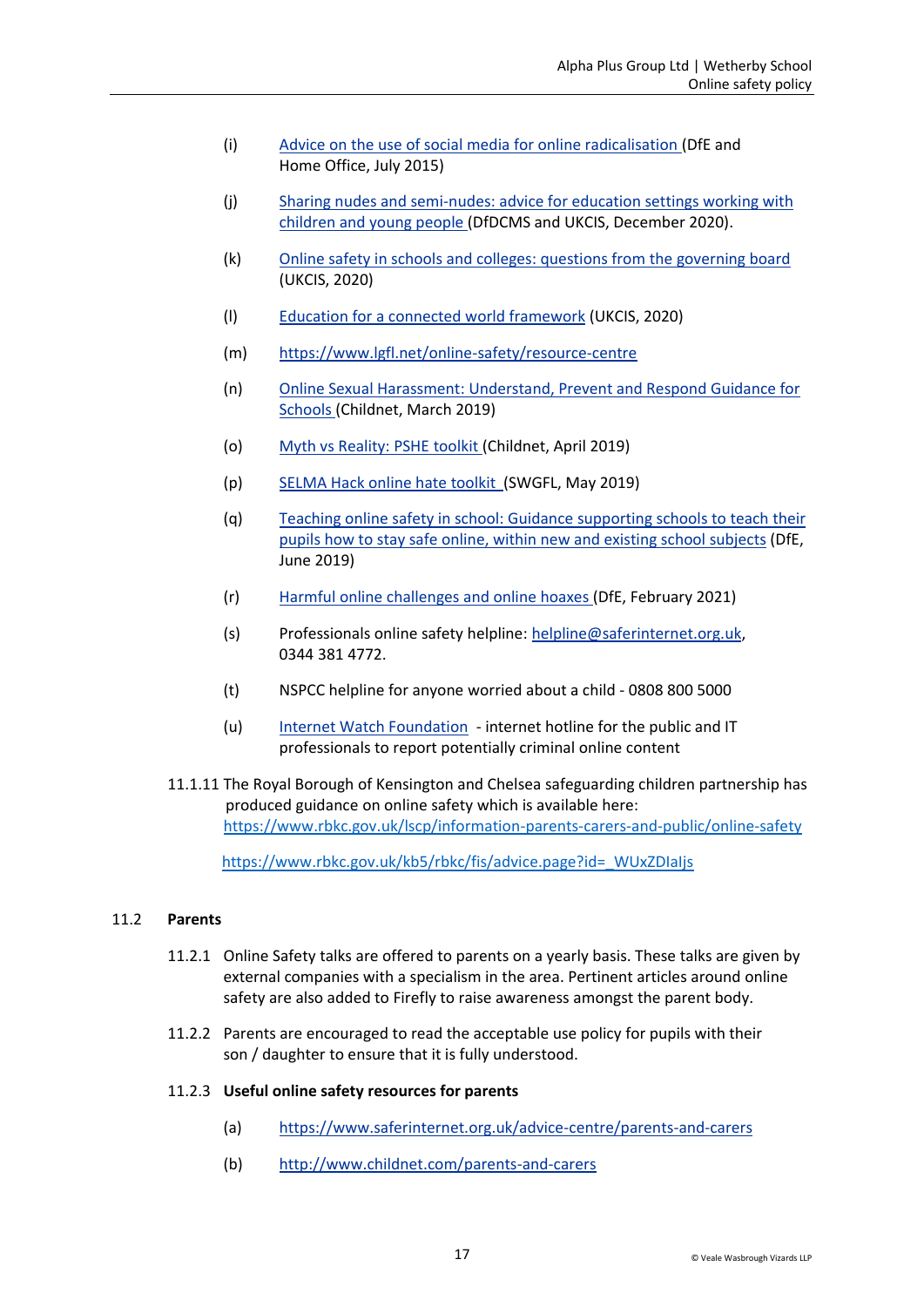- (c) [https://www.nspcc.org.uk/preventing-abuse/keeping-children-safe/online](https://www.nspcc.org.uk/preventing-abuse/keeping-children-safe/online-safety/)[safety/](https://www.nspcc.org.uk/preventing-abuse/keeping-children-safe/online-safety/)
- (d) <https://www.thinkuknow.co.uk/parents/>
- (e) <http://parentinfo.org/>
- (f) <http://parentzone.org.uk/>
- (g) [https://www.net-aware.org.uk](https://www.net-aware.org.uk/)
- (h) <https://www.internetmatters.org/>
- (i) <https://www.commonsensemedia.org/>
- (j) [Advice for parents and carers on cyberbullying \(DfE, November 2014\).](https://www.gov.uk/government/uploads/system/uploads/attachment_data/file/444865/Advice_for_parents_on_cyberbullying.pdf)
- (k) [http://www.askaboutgames.com](http://www.askaboutgames.com/)
- (l) <https://www.ceop.police.uk/safety-centre>
- (m) UK Chief Medical Officers[' advice for parents and carers on children and](https://assets.publishing.service.gov.uk/government/uploads/system/uploads/attachment_data/file/777026/UK_CMO_commentary_on_screentime_and_social_media_map_of_reviews.pdf)  [young people's screen and social media use \(February 2019\)](https://assets.publishing.service.gov.uk/government/uploads/system/uploads/attachment_data/file/777026/UK_CMO_commentary_on_screentime_and_social_media_map_of_reviews.pdf)
- (n) LGfL: parents [scare or prepare](https://safeblog.lgfl.net/2018/11/parents-scare-or-prepare/)
- (o) [Thinkuknow: what to do if there's a viral scare online](https://www.thinkuknow.co.uk/parents/articles/theres-a-viral-scare-online-what-should-i-do/)

#### <span id="page-17-0"></span>12 **Risk assessment**

- 12.1 Where a concern about a pupil's welfare is identified, the risks to that pupil's welfare will be assessed and appropriate action will be taken to reduce the risks identified.
- 12.2 The format of risk assessment may vary and may be included as part of the School's overall response to a welfare issue, including the use of individual pupil welfare plans (such as behaviour, healthcare and education plans, as appropriate). Regardless of the form used, the School's approach to promoting pupil welfare will be systematic and pupil focused.
- 12.3 The Deputy Head has overall responsibility for ensuring that matters which affect pupil welfare are adequately risk assessed and for ensuring that the relevant findings are implemented, monitored and evaluated.
- 12.4 Day to day responsibility to carry out risk assessments under this policy will be delegated to Anna Dingle and Samuel Birch who have been properly trained in identifying and managing risks.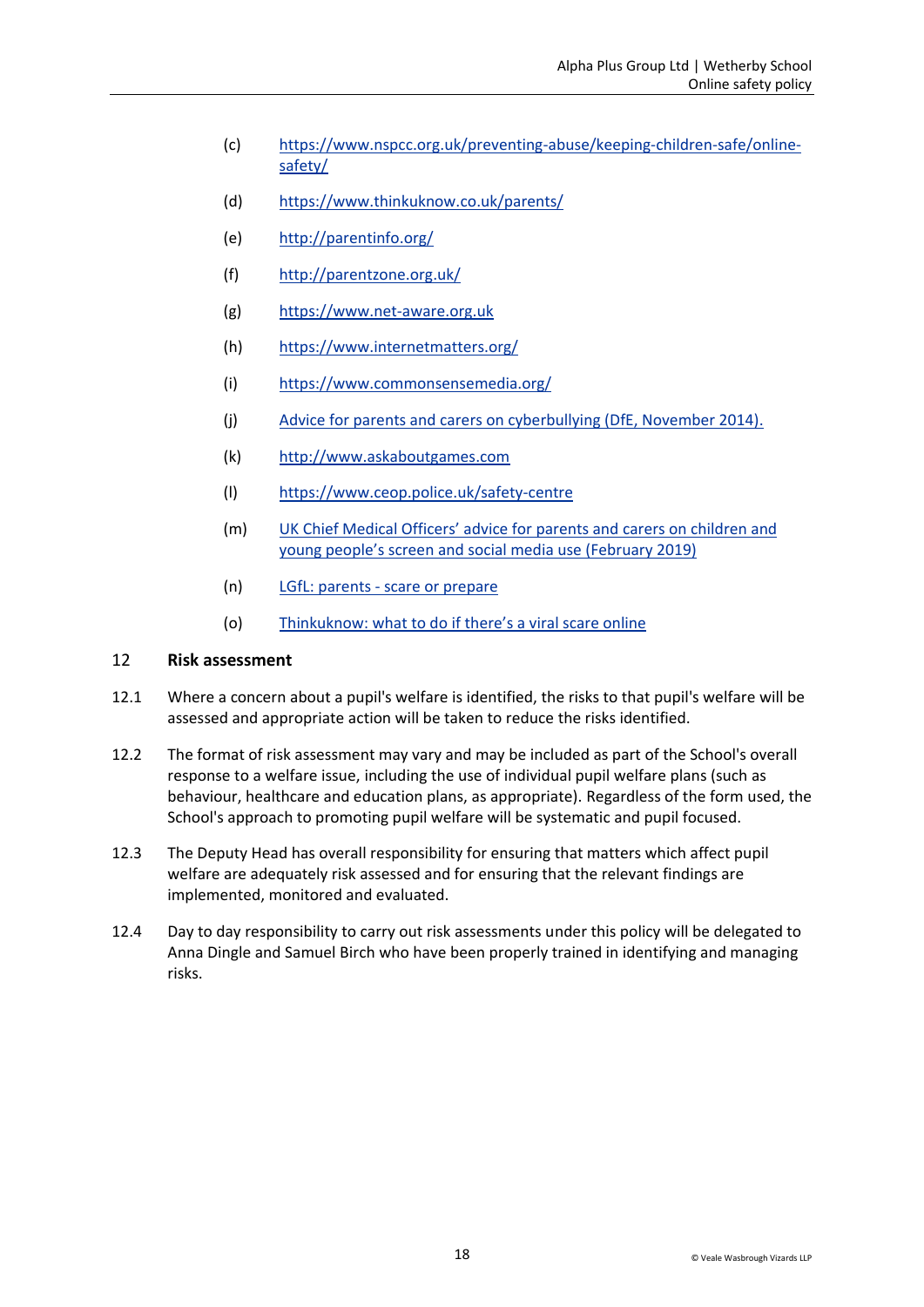# **Appendices**

# **Appendix 1**

# **Online Safety Incident Log Form**

| Name of person reporting<br>incident:                                                                                                                                                                         |  |
|---------------------------------------------------------------------------------------------------------------------------------------------------------------------------------------------------------------|--|
| Date and time of incident:                                                                                                                                                                                    |  |
| Date incident reported:                                                                                                                                                                                       |  |
| Names of child or staff member<br>or adult involved:                                                                                                                                                          |  |
| Location and device details:                                                                                                                                                                                  |  |
| Details of incident, including<br>evidence:                                                                                                                                                                   |  |
| Clarification of the risk or<br>breach e.g. does it relate to<br>safeguarding, bullying,<br>inappropriate content, data<br>protection, copyright,<br>infringement, sexting, etc?<br>(Use 3Cs categorisation): |  |
| Initial action taken and current<br>status:                                                                                                                                                                   |  |
| Resolution of incident:                                                                                                                                                                                       |  |

Once investigated, a record of the resolution of the incident, and actions taken as a result, must be maintained. Such records should be readily available for inspection during governance visits. Data in the Online Safety Incident log will be processed in line with Alpha Plus Group's Privacy Notice, which is available on request or can be accessed via the Group's [public portal.](https://public-egiportal.alphaplusgroup.co.uk/Alpha%20Plus%20Group%20Documents/Privacy%20Policy%20for%20Students%20and%20Parents.pdf)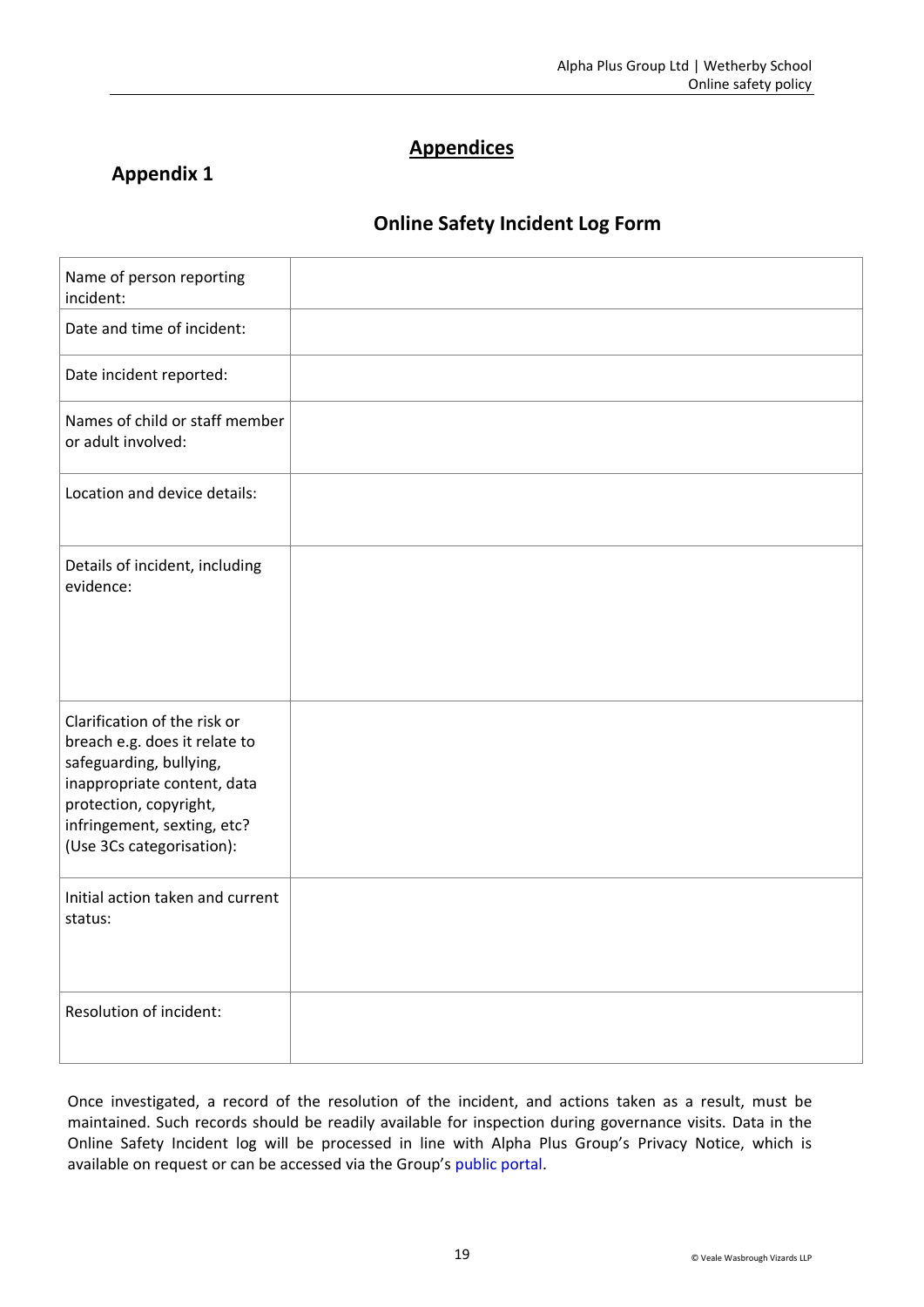# **Appendix 2**

# **Online Safety Incident Flowchart**